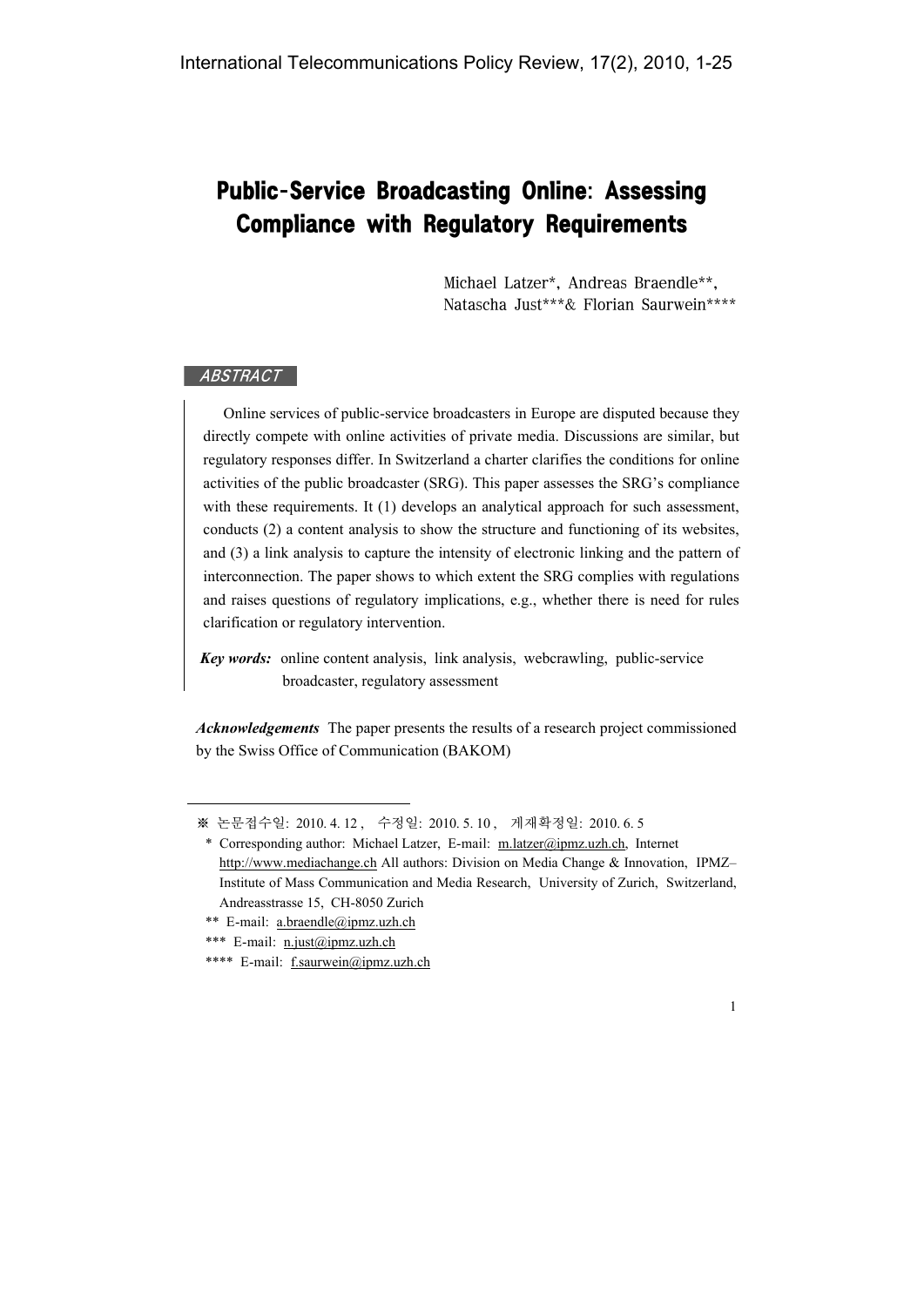# Ⅰ. RESEARCH QUESTIONS AND CONTEXT

Since the mid-1990s public-service broadcasters in Europe have developed online services in addition to their traditional radio and television programs. These activities have from the outset led to controversial discussions regarding their legitimacy and extent as well as their financing and control. In reaction to complaints by private media companies, the European Commission, for example, has used state aid policy to put pressure on the member states and their publicservice broadcasters to clarify the extent of online activities (Donders & Pauwels, 2008; Humphreys, 2008; Just & Latzer, 2010). While the discussions within Europe are similar, the regulatory responses by national governments differ. Various European Union states have implemented public-value tests, for example Germany and the UK. Switzerland specified the rules for the provision of online content by the Swiss public broadcaster (SRG) with the *SRG charter*, which entered into force in  $2008<sup>1</sup>$ . The provision of online services is part of its remit and Art. 13 clarifies which content is permissible. The rules require the content to closely relate to specific broadcasts, allow self-promotion solely with the aim of audience bonding and the setting of external links on a non-commercial basis. With a few exceptions there is also a total ban on online advertising and sponsoring.<sup>2)</sup>

The paper analyzes the SRG websites according to three research questions: <sup>3)</sup>

<u>.</u>

<sup>1)</sup> *Charter for the SRG SSR idée suisse* of November 28, 2007; in force since January 1, 2008.

<sup>2)</sup> Online adverting is, for instance, permissible on pages that are produced in cooperation with non-profit organizations, e.g. *SF Wissen*, an educational platform. Besides the advertising and sponsoring rules of the SRG charter, those contained in the law and ordinance on radio and television also apply. Federal law on radio and television of 24 March 2006; Radio and television ordinance of 9 March 2007.

<sup>3)</sup> The Swiss Federal Office of Communication (BAKOM) commissioned this study and specified the research questions and the five enterprise units to be analyzed. The regulator named five domain names to be analyzed that were here extended to fifteen for comparative reasons.

<sup>2</sup>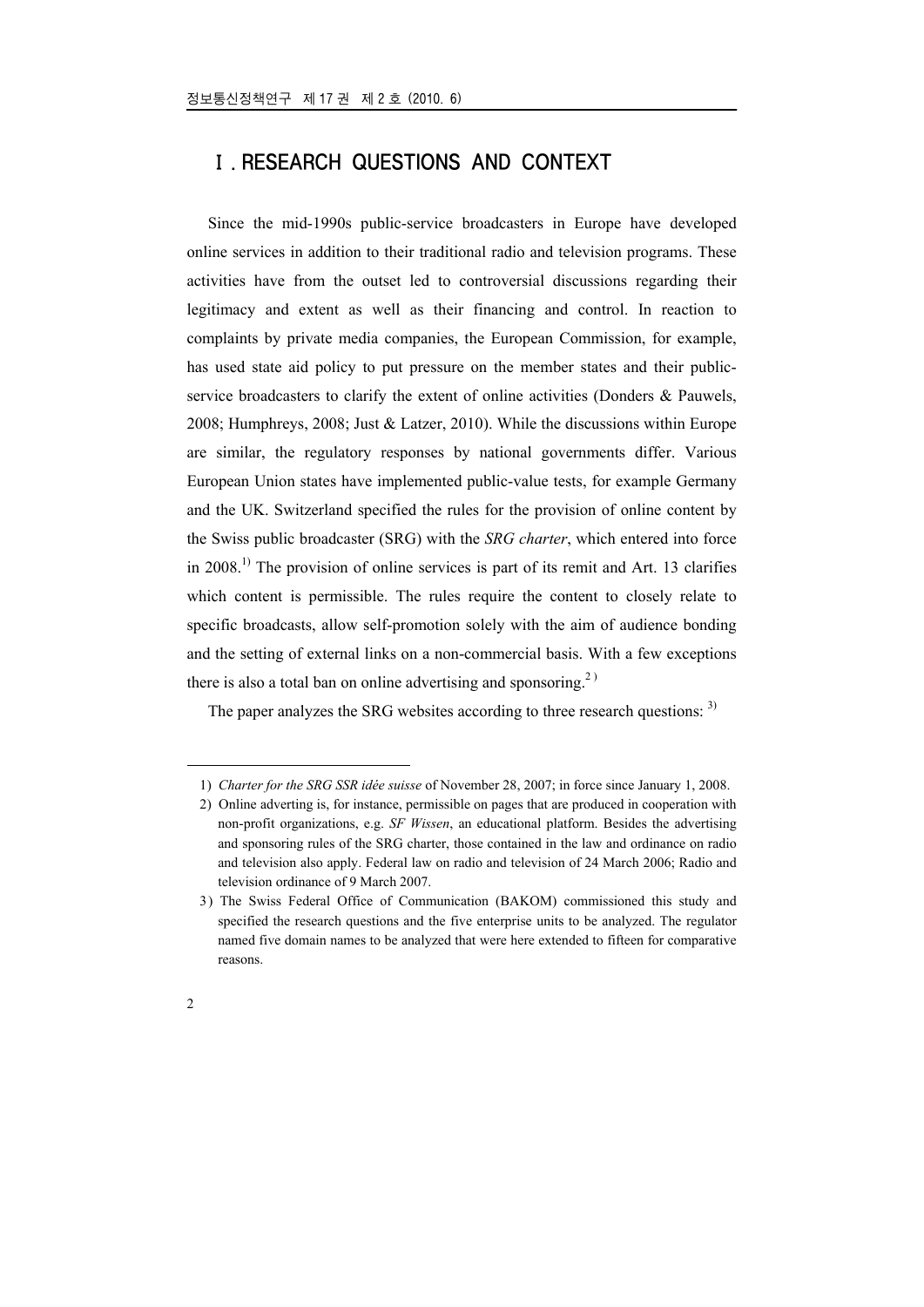- *RQ1*. Do the individual parts of the online service comply with one of the legal requirements of Art. 13(1) of the charter?
- *RQ2.* What areas are critical in the sense of being a *grey area*? Are there offers that do not relate to the program directly or indirectly (thematic connection)?
- *RQ3.* Do the websites contain links that are not journalistically but commercially motivated?

RQ1 requires an examination of the online content according to Art. 13(1) lit. ad of the charter. Accordingly, the SRG's online presence is intended to deepen and supplement the traditional program and not to substitute or extend it. The following content is allowed:

- a. program-related, multimedia-based content that relates thematically and temporally directly to broadcasts/programs;
- b. background and context information that served as basis for broadcasts/ programs;
- c. basic knowledge information related to educational broadcasts if it serves an improved or more purposeful fulfillment of the remit;
- d. audience forums and games connected to broadcasts and with no independent meaning.

The grey area of RQ2 is accordingly defined as all content that does not comply with at least one of the above criteria and further covers all types of advertising, self-promotion and online sales that are not expressly permitted by law.<sup>4)</sup>

RQ3 refers to Art. 13(2) of the charter, which prohibits the SRG from electronically linking to other web-pages for money or other benefits of monetary value.

1

<sup>4)</sup> Rules providing for exemption are contained in the Art. 11, 13, 22, and 23 of the Ordinance and Art. 10 and 13 of the SRG charter.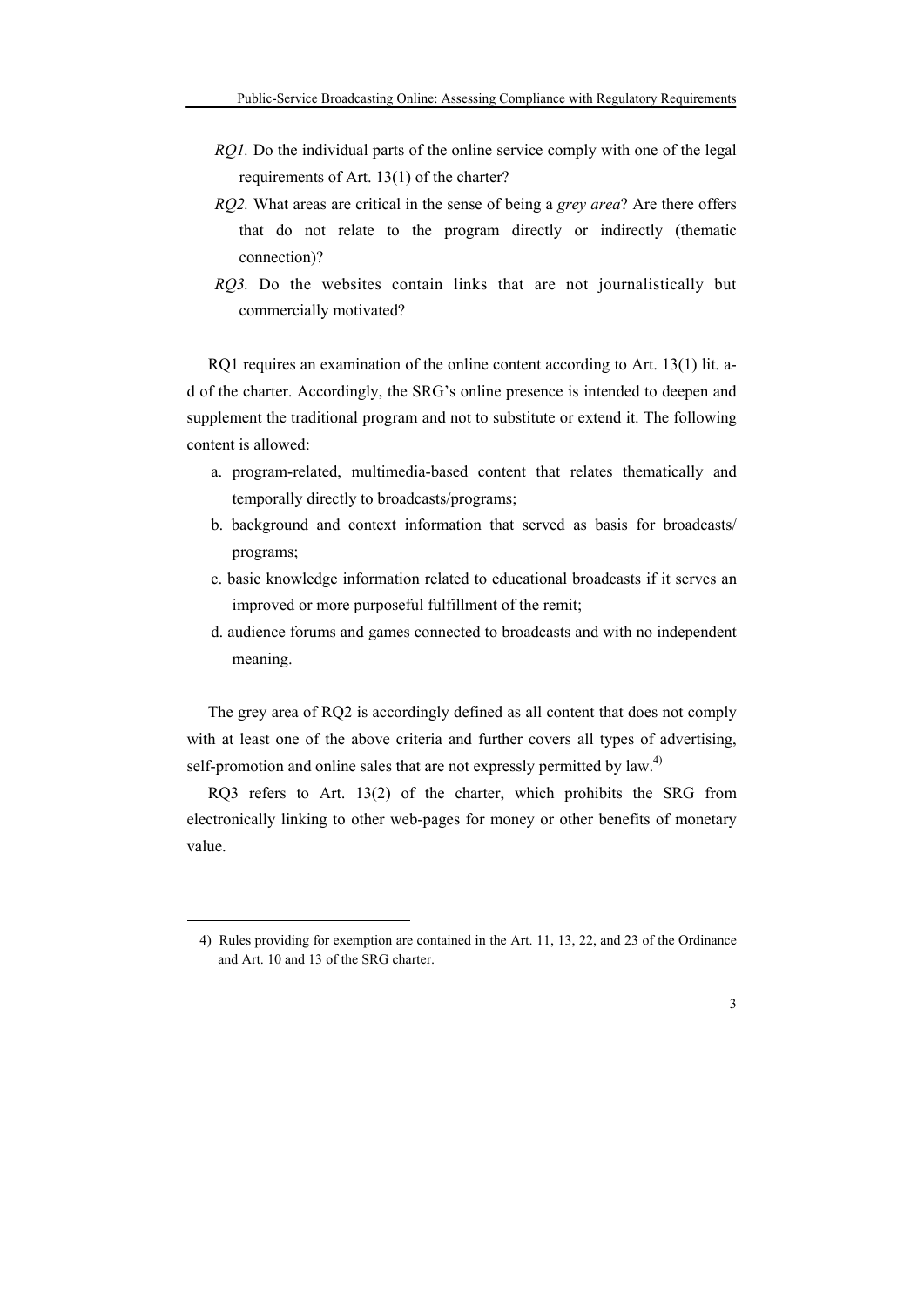# Ⅱ. METHODS AND CONTEXT

The goal of this study is to examine the SRG's online offers regarding the structure and properties of its websites and the extent to which they comply with regulatory requirements. The study looks into these questions by applying a content analysis and a link analysis, which are complemented by qualitative explorations:

- *The content analysis serves to assess the conformity of the websites with the charter*: this shows the structure and properties of the websites and to which extent and in what areas there is content for which compliance with regulations is unclear (grey area).
- *The link analysis serves to capture the intensity and patterns of electronic linking between the SRG and third-parties*: this shows the type of external websites and the extent to which these are interlinked with the SRG, and assesses–by way of classification of these links–the potential for their commercialization.
- *The qualitative exploration and case studies complement the quantitative analyses*: this helps in understanding the findings and patterns within the grey area and the link structure.

The Internet is a "moving target for communication research**" (**McMillan, 2000, p. 80), a "unique mixture of the ephemeral and permanent" (Schneider  $\&$  Foot, 2004, p. 115). These characteristics pose various challenges for scholars doing online research. The extreme depth and breath of online content, the dynamic nonlinear structure, the extensive linking of pages and the myriad of new interactive communication means all require attention and the adaptation of traditional research tools, probably even the development of novel approaches suited to individual research. Weare and Lin (2000), for example, claim that the WWW (World Wide Web) opens additional realms for content-analytic research and necessitates the development of new empirical techniques. Content analysis, a prominent tool in traditional communication research, is rarely employed for online research as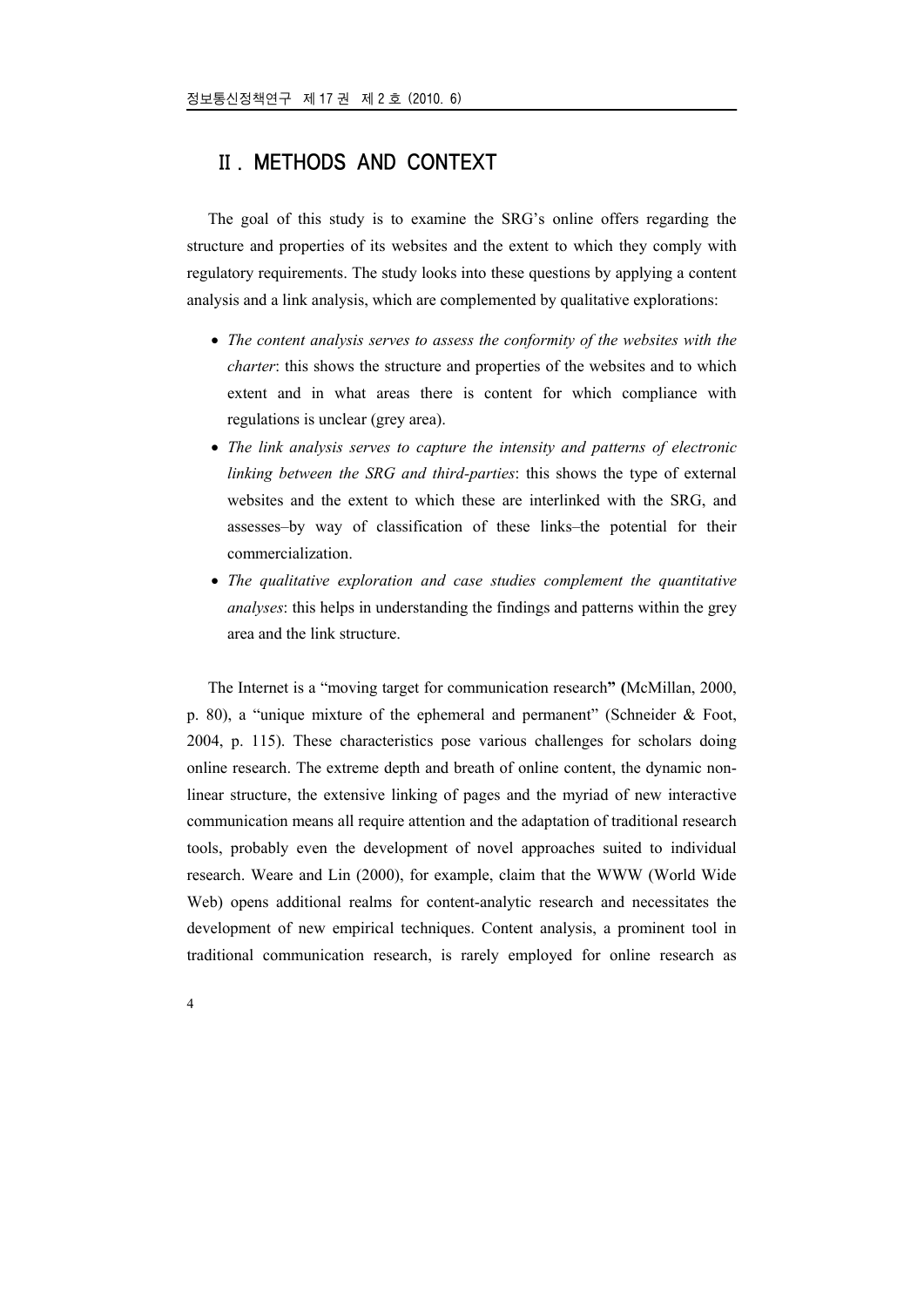compared to other methods such as web surveys, for example.<sup>5)</sup> Welker and Wünsch (2010) apply the term "shadow existence" to it.<sup>6)</sup> McMillan (2000) and Zhang (2005) both assess content analysis research of the WWW prior to 2000 and from 2000-2004, and identify nineteen and thirty-nine papers respectively from various sources such as the Social Citation Index. The analyses of these papers show variations with regard to research questions and methodological approaches and highlight potential problems for researchers at all stages of content-analysis research: from the formulation of research questions to sampling and data collection, from the definition of units of analysis to the coding and the interpretation of data (also Wang, 2006; Weare & Lin, 2000). A theoretical and methodological review of communication research into the Internet by Kim and Weaver (2002) indicates that– contrary to traditional communication research–articles employing qualitative methods outnumber quantitative ones by five to one. They further conclude that there is a lack of theoretical applications in Internet research, an assessment shared by McMillan (2000) and Zhang (2005), who find that most articles and results are descriptive.

Link analysis is widely neglected in communication science, although Jackson (1997) early on pointed to the strategic nature of the link, which raises important questions for the interpretation and representation of web structures, and suggested using network analysis to study it. Alongside Webometrics, which derives from information science, hyperlink network analysis, which derives from social network analysis, has in fact become a prominent approach to link analysis. In the field of Internet research, link analysis has proliferated in recent years and has been applied, among other disciplines, by computer science, statistical physics and information science (Park & Thelwall, 2003). Despite this surge, Schneider and Foot (2004, p. 116) argue that there is a "paucity of analytical tools for making sense of the links among web pages and between websites." Link analysis has thus far been applied to investigate various types of connections between websites, e.g. the connectivity

<u>.</u>

<sup>5)</sup> The literature on web surveys is manifold. See e.g. the special issue on web surveys in Sociological Methods Research 2009 (Witte, 2009, and other articles in issue).

<sup>6)</sup> See book announcement of Welker and Wünsch, 2010.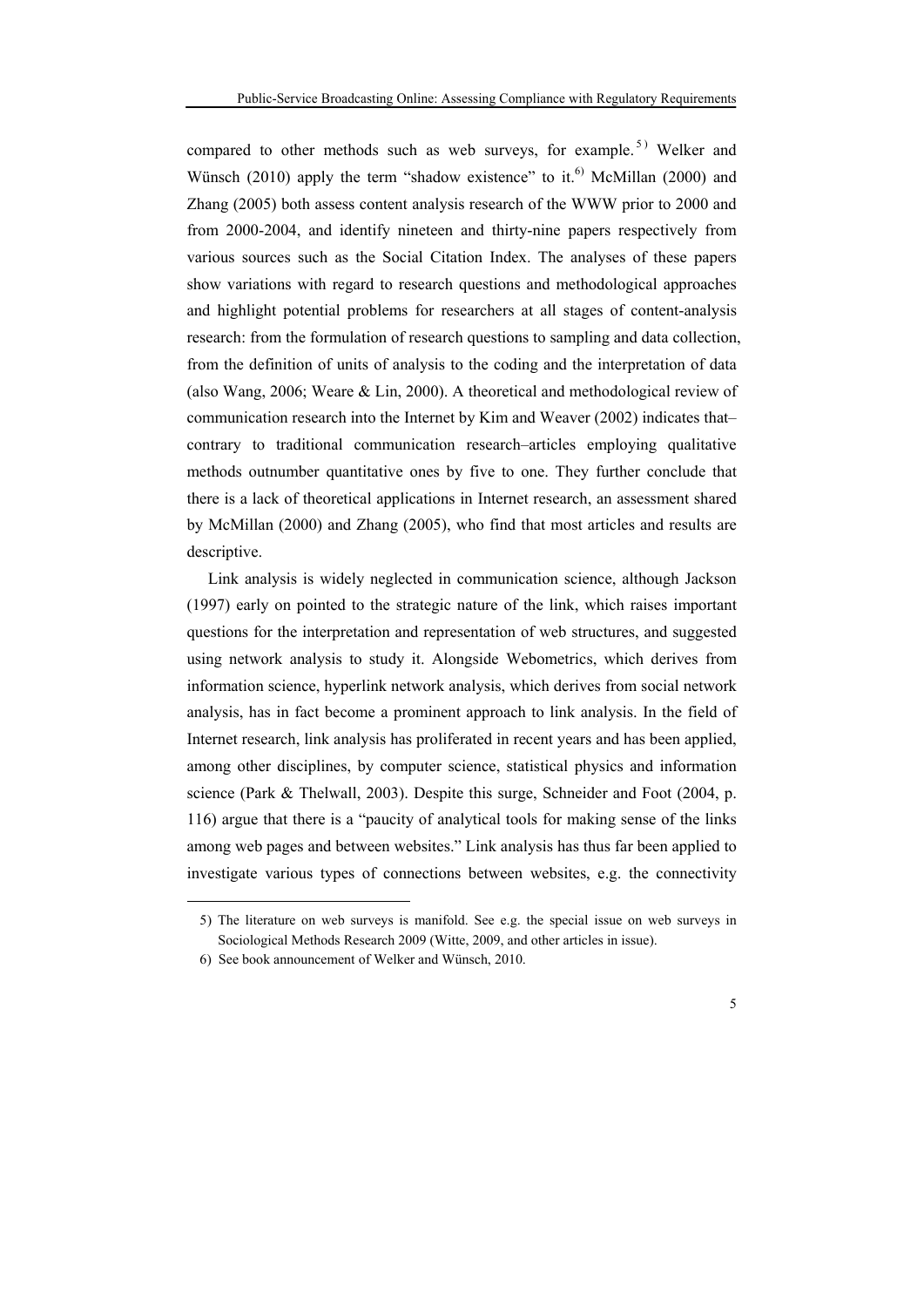structure between universities (Park & Thelwall, 2003) and hyperlinked environments in politics and media to analyze emerging power-relations on the web (Escher et al., 2006, Hindman, 2009), but never to the question of whether links are established for commercial reasons.

While the Internet allows researchers easy access to huge amounts of previously inaccessible data this also raises questions as to the methods and quality of data collection and the reproducibility of data and approaches applied. In a study on mediated interaction Wouters and Gerbec (2003) conclude that the use of publicly available search engines is unsuitable for creating data sets, e.g. because of the instability of results. Consequently they urge researchers to develop their own software for data collection. However, in recent years various new and fairly inexpensive software products have been developed. For this study a combination of various available products was chosen after testing and the data for content and link analysis directly collected by Web-crawling processes.<sup>7)</sup> Thelwall (2002) argues that the increasing use of crawlers and search engines necessitates that researchers clarify their methodological decisions, so as to allow replication of studies. This paper builds upon selections regarding SRG enterprise units, addressing elements/domain-names, the compilation of sample frames and definitions of the basic unit of analysis.

The paper analyzes the websites of five SRG enterprise units from three language regions: *Schweizer Fernsehen* (Swiss Television–SF) and *Radio DRS* (DRS) for the German-speaking area, *Télévision Suisse Romande* (TSR) and *Radio Suisse Romande* (RSR) for the French-speaking area, and *Radiotelevisione svizzera di lingua italiana* (RSI) for the Italian-speaking area.<sup>8)</sup> The addressing of the enterprise units is inconsistent and therefore–for comparison–requires a decision regarding what domain-names should be included. SF, for example, uses only the

<sup>7)</sup> *Meta Products Offline Explorer* was used for copying and downloading the websites, *Karen's Directory Printer* for generating lists of URLs and data files, *Microsoft Excel* for filtering data to be excluded, and *Spadix Extract Link* for extracting URLs from web documents.

<sup>8)</sup> The SRG online offer of the fourth Swiss language region (Rhaeto-Romanic) is not covered by this study.

<sup>6</sup>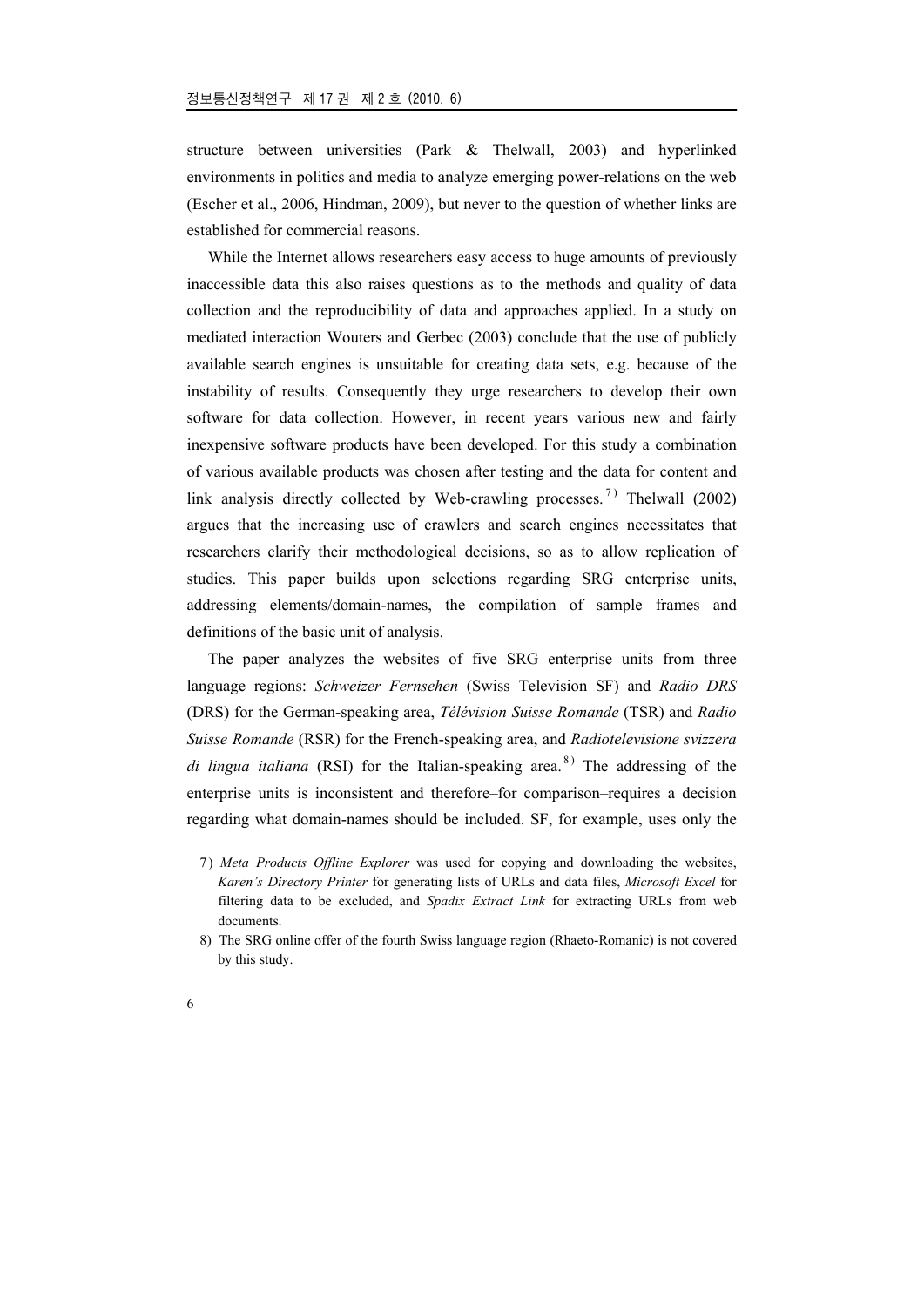domain sf.tv whereas other enterprise units also use sub-domains. Such subdomains are included in this study if they refer to online shops or if they appear with the same header and logo (branding) as the investigated website of an enterprise unit. The study surveys a total of fifteen domains and sub-domains, summarized in table 1.

| Language    | German                                                                               |               | French           | Italian     |            |  |  |  |
|-------------|--------------------------------------------------------------------------------------|---------------|------------------|-------------|------------|--|--|--|
| Medium      | TV                                                                                   | Radio         | TV               | Radio       | TV & Radio |  |  |  |
| Website     | sf.tv                                                                                | drs.ch        | tsr.ch           | rsr.ch      | rsi.ch     |  |  |  |
| Included    | sf.tv                                                                                | drs.ch        | tsr.ch           | rsr.ch      | rsi.ch     |  |  |  |
| <b>URLs</b> |                                                                                      | drs1.ch       | tsr.blogs.com    | couleur3.ch |            |  |  |  |
|             |                                                                                      | drs2.ch       | tsrboutique.ch   |             |            |  |  |  |
|             |                                                                                      | drs3.ch       | moncinema.ch     |             |            |  |  |  |
|             |                                                                                      | radiokiosk.ch | tsremploi.ch     |             |            |  |  |  |
|             |                                                                                      |               | tsrdecouverte.ch |             |            |  |  |  |
| Examples    | drs4news.ch, drspirando.ch, drsmusikwelle.ch, drsmusigwaelle.ch, virus.ch,           |               |                  |             |            |  |  |  |
| of URLs     | radioswissclassic.ch, radioswissjazz.ch, radioswisspop.ch, rtr.ch, mx3.ch,           |               |                  |             |            |  |  |  |
| not         | pactemultimedia.ch, publisuisse.ch, rtsr.ch, sortir.ch, srg.ch,                      |               |                  |             |            |  |  |  |
| included    | srgdeutschschweiz.ch, srg-ssr.ch, srg-ssr-idee-suisse.ch, swissinfo.ch, swisstxt.ch, |               |                  |             |            |  |  |  |
|             | teletext.ch, vxm.ch, worldradio.ch                                                   |               |                  |             |            |  |  |  |

<TABLE 1> Object of investigation: Websites of five SRG enterprise units

The sample frame for the quantitative content analysis covers all web-pages available at the time of crawling via a maximum of five links starting from the fifteen domains. Accordingly, the research includes six levels with a total of 350,000 web-pages. The totality of theoretically reachable pages was restricted on three dimensions:

- *Data format*: Web-pages may be composed of various data sets. The sample frame contains only URLs (Uniform Resource Locator) of web-pages. URLs that form parts of these pages, such as audio and video files or style sheets, are downloaded and archived but not included individually. As part of the web-page they are, however, part of the analysis.
- *Time frame*: Only pages available during the time of crawling are included.<sup>9)</sup>

<sup>9)</sup> Because of the time-consuming crawling process the sample could not be generated in one day. The websites of SF were generated from April 22-23, 2009; of DRS from May 15-18,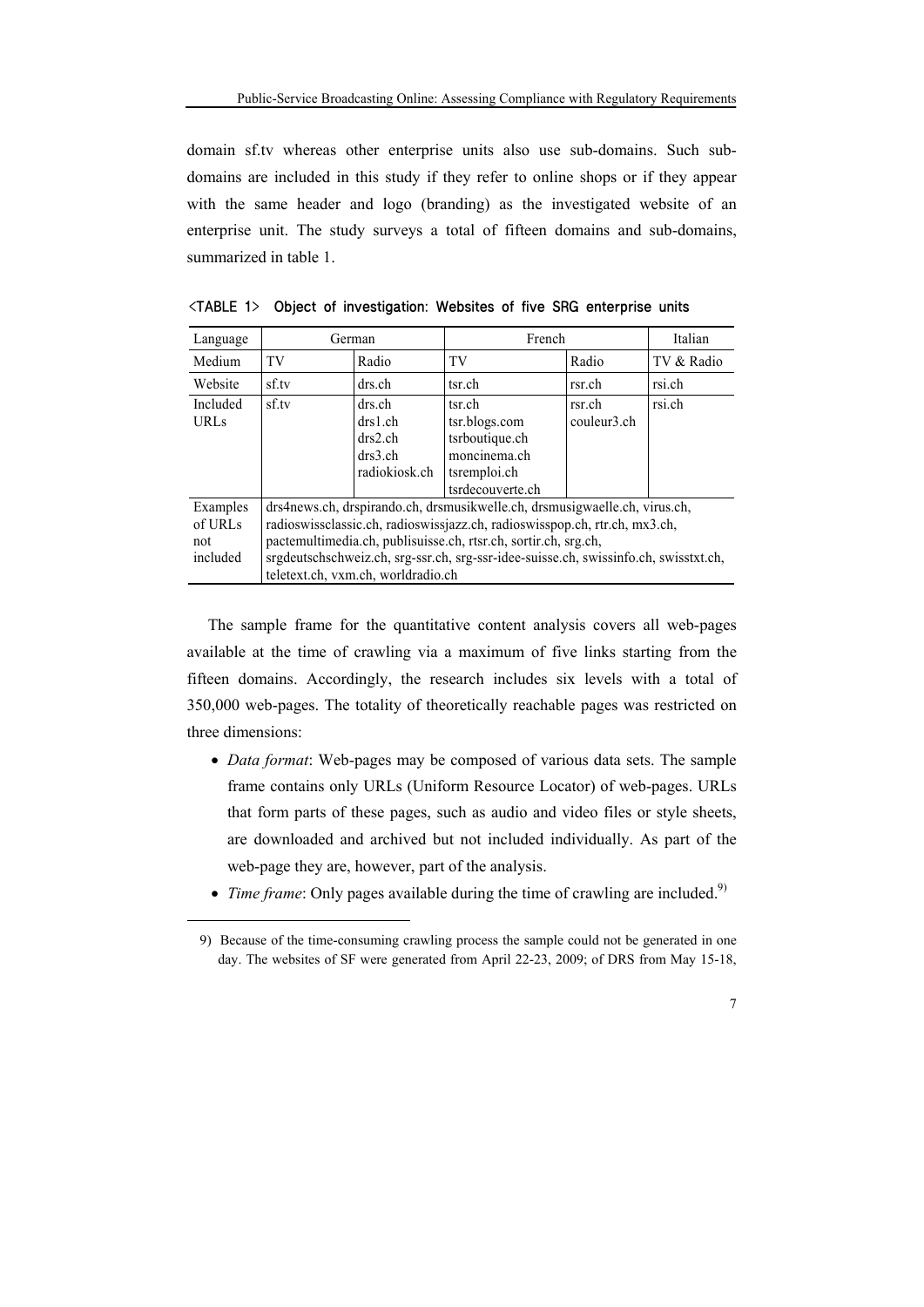• *Levels*: The research includes six levels of a website. The crawler starts at the homepage of a website (level one), saves all URLs of pages that are linked with it (level two), visits these pages, and continues with saving all URLs of these pages (level three). This procedure is continued until the crawler has gathered all URLs of the six levels or until no new URL is identified.

The sample of the content analysis is a representative random sample of 2,000 web-pages stratified according to enterprise unit, i.e. 400 web-pages per unit.

The sample frame for the link analysis comprises all links in form of *http://requests* contained in the content analysis' sample frame. This totals approximately 850,000 URLs from about 17,000 different domain-names.<sup>10)</sup> The analysis includes: (1) all links in the from of content and technologies that are embedded in the SRG websites by http://requests such as Youtube Player, AdBanners, iFrames, and (2) all sorts of clickable links through which users access other websites. The sample is an intentional selection of the 500 most linked-to domain names, i.e. 100 per enterprise unit.

The 2,000 web-pages were content analyzed on the basis of a codebook $^{11}$ ) comprising *control variables* for technical administration (e.g., enterprise unit, URL, coder information, date), *formal variables* for analyzing the structure of SRG websites, *content-related variables,* and *assessment variables* for controlling the

2009; of TSR from May 6-7, 2009; of DRS from May 14-15, 2009, and of RSI on May 7, 2009.

<u>.</u>

<sup>10)</sup> Twelve URLs of websites that exceed 50'000 links are not included numerically in the sample frame, e.g. w3.org that refers to technical specifications and wemfbox.ch or webtrendslive.com that produce online access statistics.

<sup>11)</sup> The codebook was developed in a multi-stage process. Preliminary coding for testing and improvement of the codebook were conducted twice, followed by a pilot test of intercoder reliability. Two coders for each of the three language regions coded fifty web-pages. At the beginning the mean intercoder reliability was 0.77 and therefore not sufficient, but by additional training and refinement of coding instructions it was raised to a mean of 0.89. To ensure the quality of the results, all codes were double-checked by the researchers and corrected if necessary. At the end of the coding process the mean intercoder reliability among the researchers was at an excellent level of 0.98.

<sup>8</sup>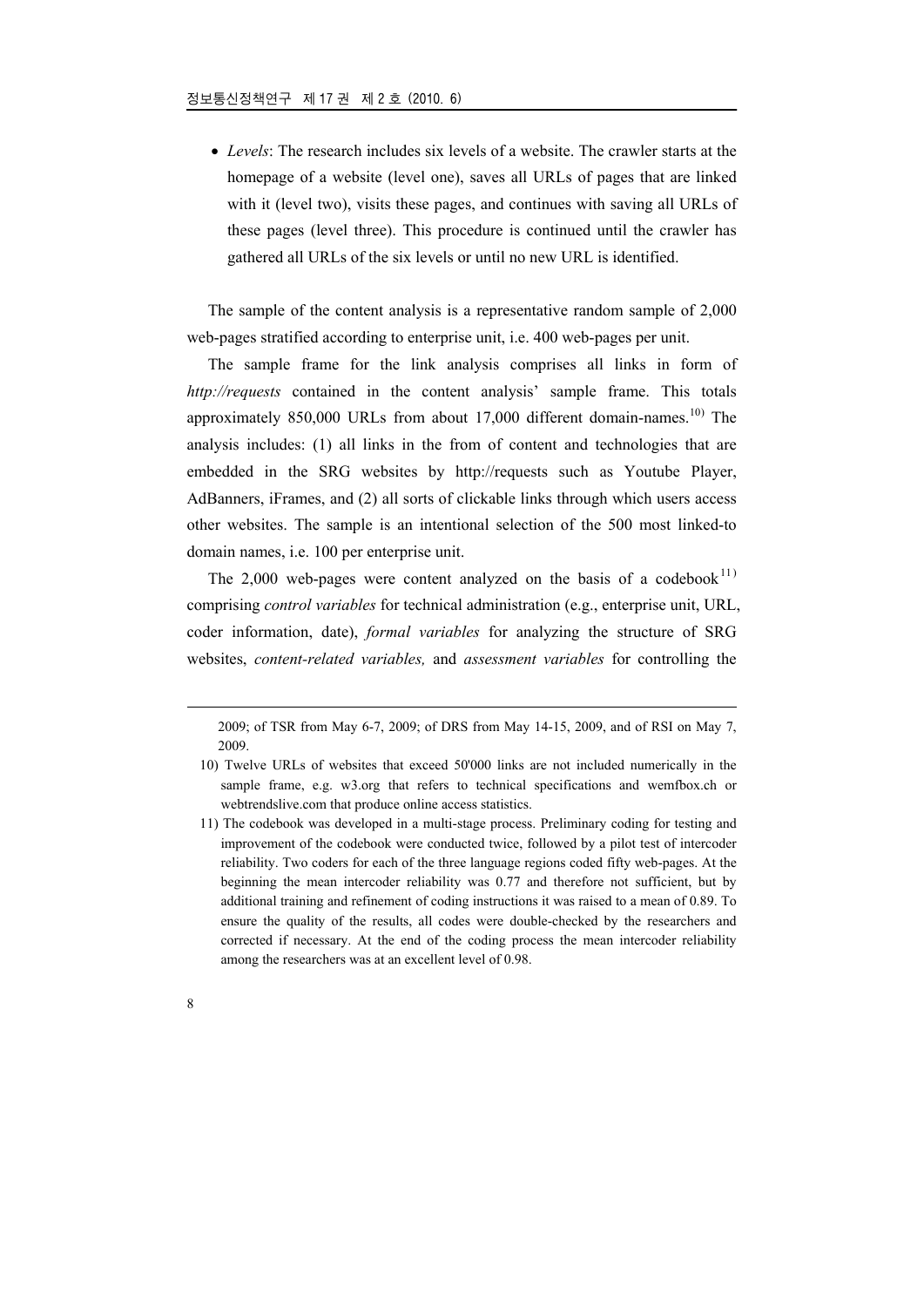conformity of web-pages with regulations. Different regulations require separation for assessment: editorial content is appraised by a different variable than games, for example.

The complex structure of a web-page composed of various textual or graphic elements, video and audio content etc. requires a definition of the basic *unit of analysis*, i.e. a specification of what part of the page is inspected for conformity. For this analysis the basic unit is the centrally displayed content that is reached by the URL. All other content is only considered to the extent that it aids in understanding whether the central content complies with regulations or not.

The *link analysis* tackles RQ3 and scrutinizes whether the SRG links to other websites for purely commercial purposes (in exchange for money or benefits of monetary value), which is prohibited by law. A definite assessment of whether the links are purely commercially motivated is difficult, due to a lack of insight into contracts and because linking in the Internet economy assumes various more or less transparent forms of potential benefits. The Internet has special economic characteristics that complicate the assessment of whether the exchange involves benefits of monetary value (Varian et al., 2004). Internet business models allow several often intransparent forms of potential benefit for both referring and referenced sites. For the referenced sites the practice of linking or embedding creates non-monetary value for the third-party through the attention and the eyeballs of users (Davenport & Beck, 2001). Linking leads to PageRank (Page et al., 1998), a measure of website relevance in search results and creates "Google Juice" (Jarvis, 2009), one of the important currencies in the digital economy. In return, websites that link to or embed third-party content may receive a broad set of potential benefits. First, there are direct monetary benefits. Revenues can be generated by brokering new customers to third-party e-shops (affiliate marketing) or by embedding online advertising such as banner ads, sponsoring, classifieds or sponsored links. Second, there are potential benefits where no direct payments are involved. These are typical examples of market transaction in Anderson's (2009) "free economy"–an emerging economic system that allows high-quality products to be obtained without direct payments, made possible through business models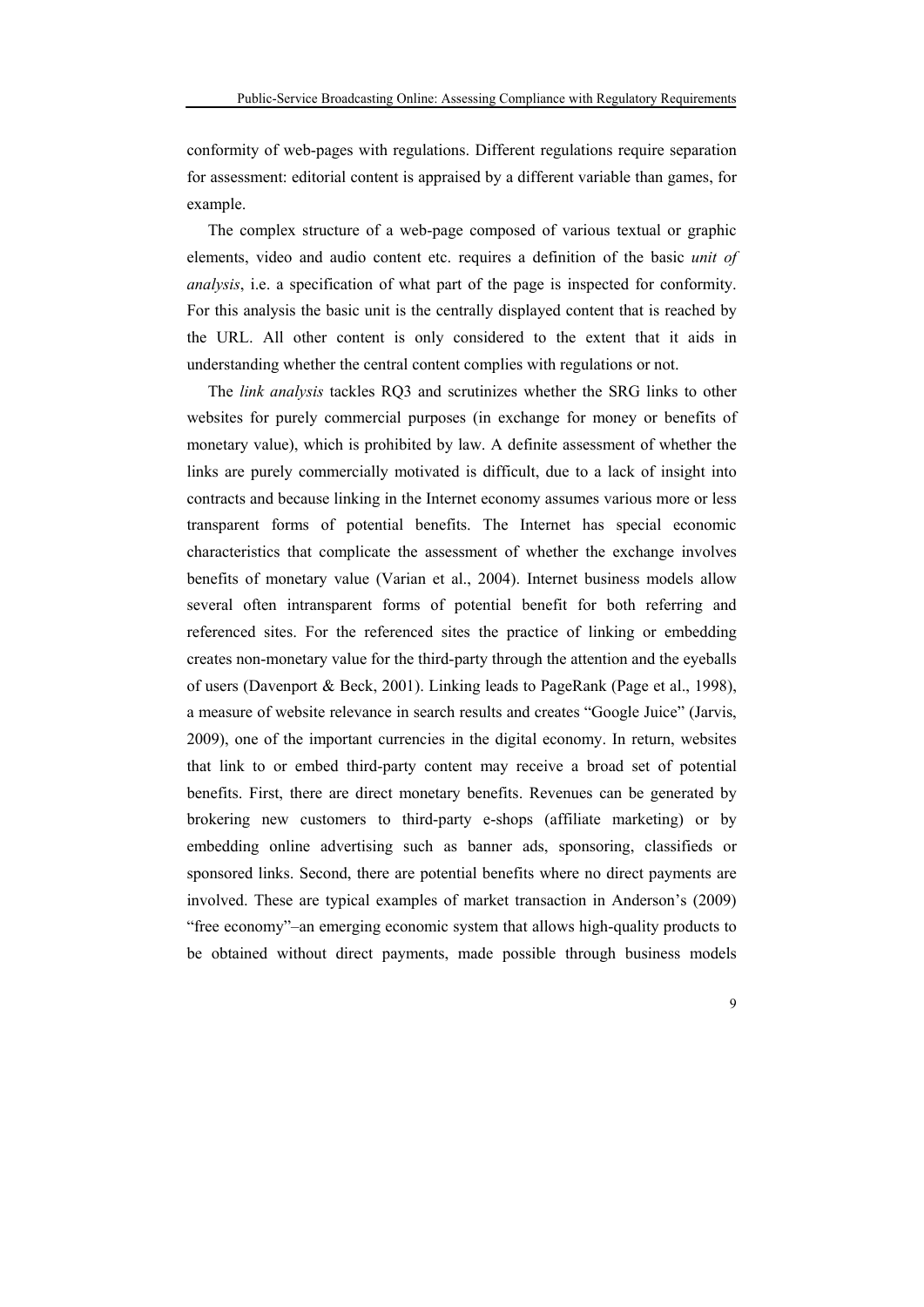including cross-subsidies, three-party markets, freemium or non-monetary markets. This study identifies further benefits such as free technology services, for example streaming, hosting or content-management systems, technically integrated, free third-party content (e.g., Youtube-videos), the added journalistic value of linking to third-party offerings, and the reputational effect of image transfer and branding. The business models in the Internet economy lead to difficulties in assessing the compliance with the charter: the charter states that all kinds of commercially motivated links are forbidden. Using a narrow interpretation, this would also include links that create potential benefits where no direct payments are involved. This study, therefore, approaches this question by analyzing the links according to their potential for commercialization. All links contained in the sample frame of the content analysis are first extracted, then the frequency of the domain-names is assessed and the links ranked accordingly. The frequency of connection is labeled as *intensity of linking* and provides information on the most referred-to domains in the sample frame. Subsequently, the sample of 100 most-linked domains per enterprise unit is grouped according to five categories with a varying potential for commercialization: (1) Links to e-shops, (2) Links to ad-serving technology providers, (3) Links to content sites of third parties, (4) Links to technology suppliers with no content, and (5) Links to suppliers of technically integrated content.

# Ⅲ. RESULTS

### 1. Content analysis: Formal structure of websites

The paper distinguishes five formal categories to describe the general structure of SRG websites: editorial contributions, advertisement, interactivity, company information, and overview pages. Table 2 shows the results of the structure and points to significant differences between the SRG enterprise units.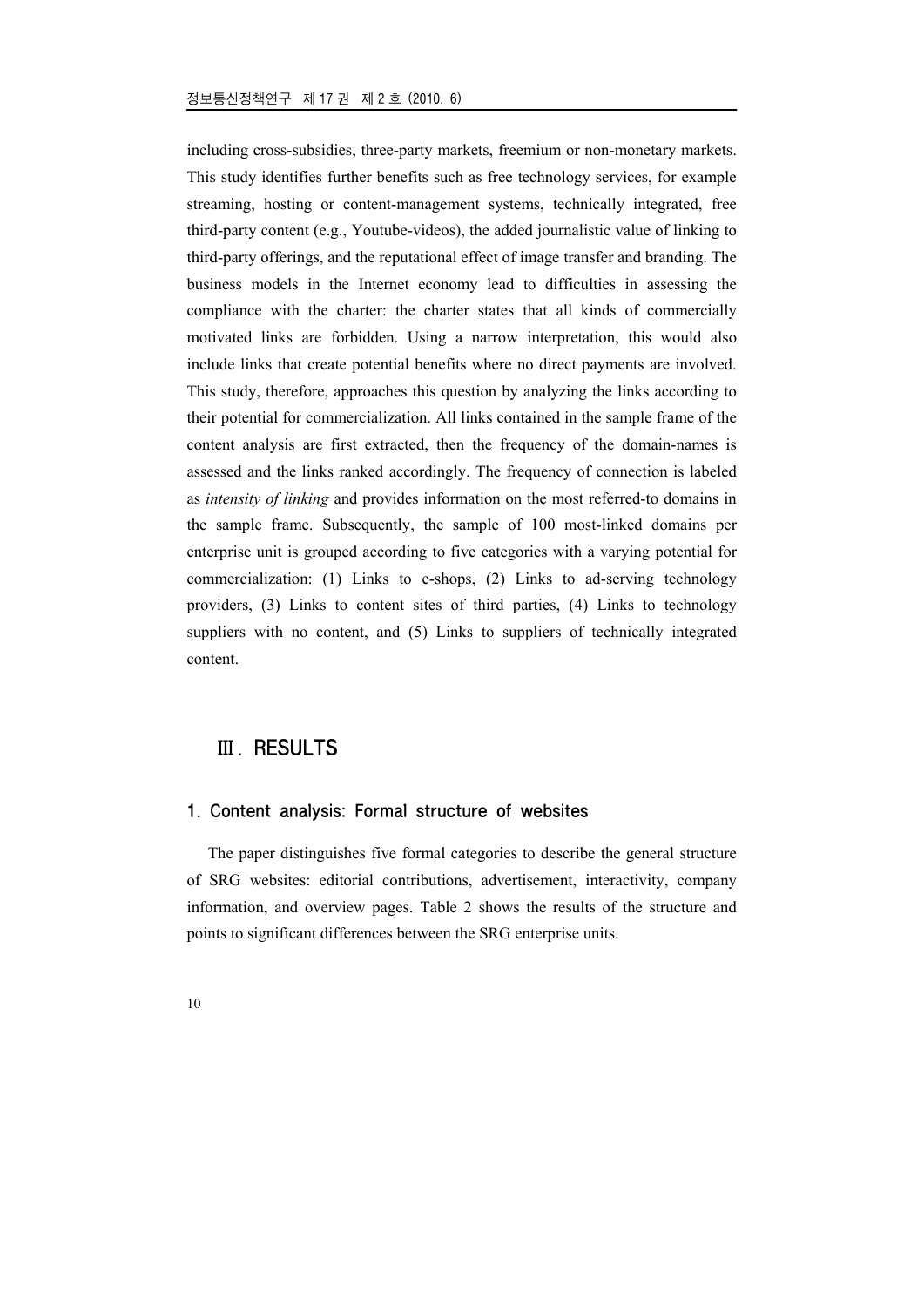| Overview pages                 | 26.5    | 18.3       | 21.8       | 13.0       | 13.3       | 18.6     |
|--------------------------------|---------|------------|------------|------------|------------|----------|
| Company information            | 2.8     | 4.0        | 1.8        | 1.0        | 1.0        | 2.1      |
| Advertising/Self-<br>promotion | 9.0     | 9.8        | 18.5       | 29.3       | 8.8        | 15.1     |
| Interactivity                  | 25.0    | 3.3        | 19.5       | 20.8       | 8.5        | 15.4     |
| Editorial contributions        | 36.8    | 64.8       | 38.5       | 36.0       | 68.5       | 48.9     |
| Enterprise unit                | SF      | <b>DRS</b> | <b>TSR</b> | <b>RSR</b> | <b>RSI</b> | Total    |
| N                              | $n=400$ | $n=400$    | $n=400$    | $n=400$    | $n=400$    | $n=2000$ |

<TABLE 2> Structure of SRG websites according to enterprise units and formal categories (in percent)

The SRG websites are dominated by editorial content. Almost half of the pages (48.9%) contain editorial contributions in the form of written articles/text, audio and video files, pictures and picture galleries.

Interactive content, e.g. user-generated content, editor-generated interactivity (mostly blogs), games, and user platforms amounts to 15.4%, and is followed in almost equal parts by advertising (15.1%), like program and event promotion, sales in online-shops and self-promotion to maintain and strengthen the audience bond. 18.6% are overview pages for navigation and orientation. Finally, company information amounts to 2.1%.

A comparison between the five enterprise units points to noticeable differences. RSI and DRS display a higher share of editorial contributions compared to RSR, TSR and SF, which have more interactive content. Further, there is a large amount of advertising on the RSR website resulting from many pages describing and promoting its radio programs.

## 2. Content analysis: Content structure of websites

The programming remit of the SRG as detailed in the charter (Article 2(4), a-d) specifies four content categories: information, culture, education and entertainment. Table 3 shows the patterns of content provision across the SRG enterprise units and the differences between them.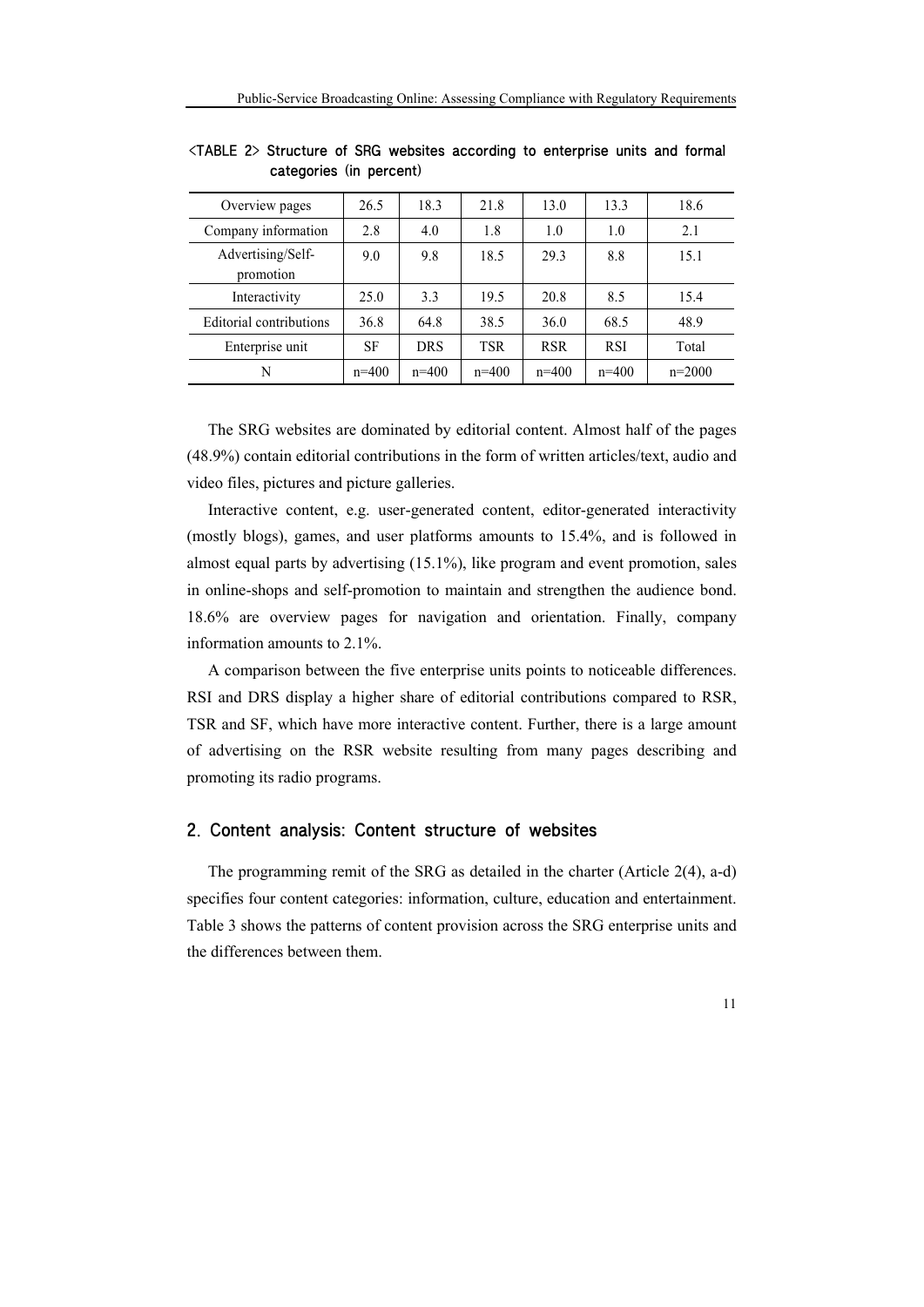| Other content<br>(Advertising/Self-<br>promotion etc.) | 19.3    | 18.3       | 30.0       | 38.5       | 13.0       | 23.8     |
|--------------------------------------------------------|---------|------------|------------|------------|------------|----------|
| Entertainment/Popular<br>culture                       | 24.8    | 17.3       | 12.8       | 18.0       | 17.3       | 18.0     |
| Education                                              | 7.0     | 8.8        | 7.8        | 7.5        | 11.0       | 8.4      |
| Culture/Arts                                           | 3.0     | 11.0       | 6.8        | 8.0        | 15.0       | 8.8      |
| Information                                            | 46.0    | 44.8       | 42.8       | 28.0       | 43.8       | 41.1     |
| Enterprise unit                                        | SF      | <b>DRS</b> | <b>TSR</b> | <b>RSR</b> | <b>RSI</b> | Total    |
| n                                                      | $n=400$ | $n=400$    | $n=400$    | $n=400$    | $n=400$    | $n=2000$ |

<TABLE 3> Structure of SRG websites according to enterprise units and content categories (in percent)

The SRG online content is dominated by information. More than 40% of the pages in the sample contain information on a wide range of issues such as politics, the economy/finance, sports, health/social issues, media/Internet/ telecommunications, or law/justice/criminal affairs.

Considerably fewer pages are devoted to entertainment (18%), including popular music, fictional entertainment (series, movies), talk shows, cabaret/comedy and reporting on lifestyle, celebrities and gossip.

Little space is dedicated to culture/arts (8.8%) and to educational content (8.4%).

A comparison between the enterprise units points to some differences in content coverage.

The proportion of *information* in the case of RSR (28%) is considerably below the SRG average (41.1%). This may be explainable by the large amount of program promotion on its website. DRS reports politics more often than any other enterprise unit, and SF stands out with a strong sports coverage.

The proportion of *entertainment/popular culture* content is low in the case of TRS (12.8%) and above the SRG average for SF (24.8%), which covers lots of fictional entertainment and celebrities/gossip. RSR dominates in the popular music sub-category.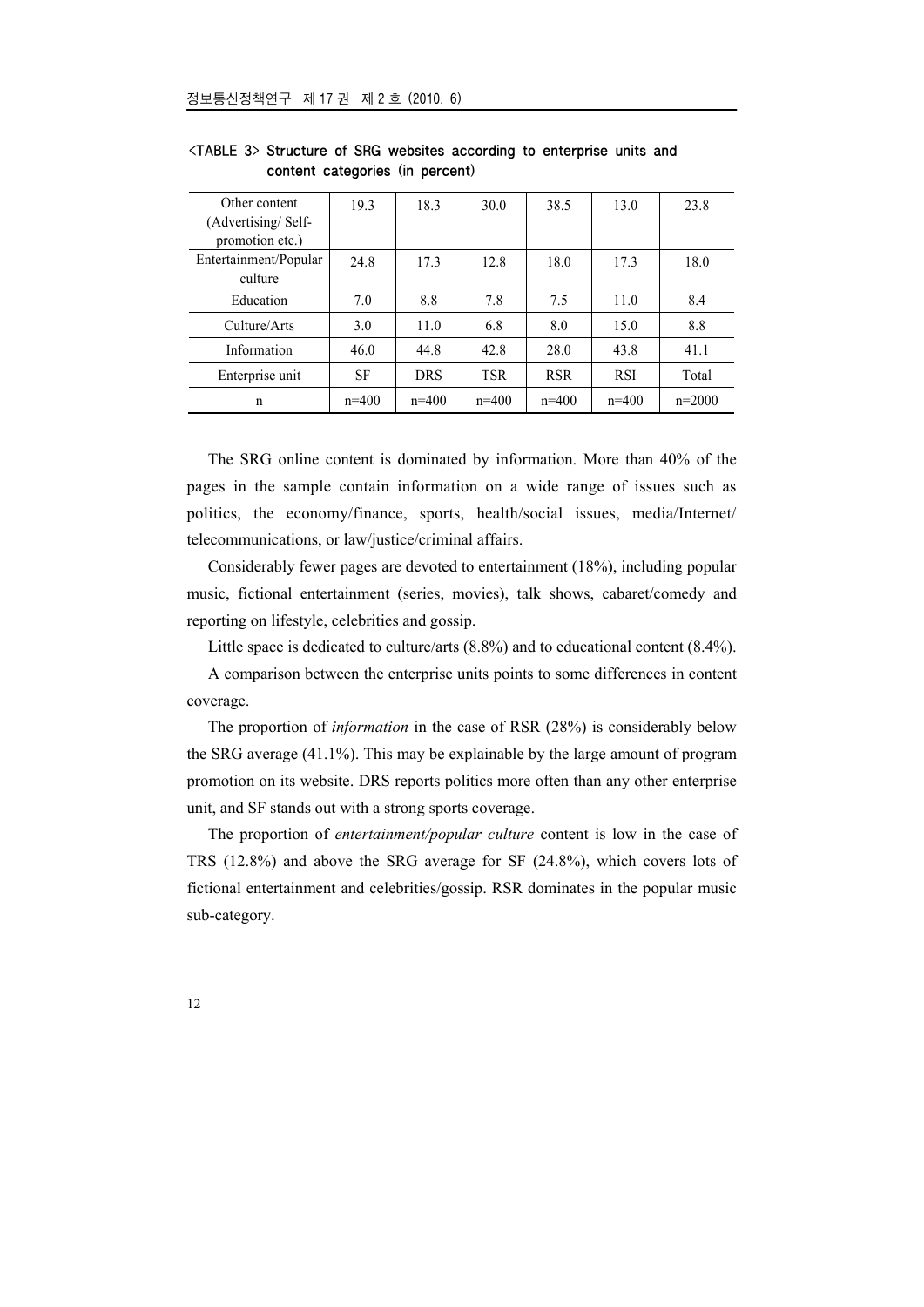*Culture and Arts* are more strongly represented on the websites of RSI (15%) and DRS (11%) than on the other sites. For DRS, findings show many pages related to classical music; RSI reports on literature comparatively often. The proportion of arts and culture on the SF website is significantly low (3%).

*Educational content* is spread more or less equally across the enterprise units (between 7% and 8.8%), with only RSI (11%) showing a remarkably higher proportion of educational content, with articles on philosophy, theology, history, technology, zoology/nature and geography as well as reporting on country and people with educational purposes.

### 3. Content analysis: Compliance of SRG websites with regulations

This section shows the extent to which the SRG websites comply with the charter and the proportion and types of pages for which compliance is unclear (grey area). It is important to stress that pages in the grey area may not necessarily violate charter requirements. These web-pages may comply but the analyses are inconclusive due to a lack of researchable indications to the contrary (intransparency), or to legal rules that allow for wide interpretation. The verifiability is partly restricted, for example, because some video or audio material that might indicate a relation to the program is explicitly only available online for a limited time, or because topics of broadcasts are not researchable retrospectively. This raises problems for compliance assessment, especially for older online contributions, and increases the research efforts disproportionately. Moreover, the charter remains vague in various respects, for example regarding how closely connected the background and context information is to be grasped, or also with regard to sales of broadcasts. There are no indications of whether the SRG is allowed to sell broadcasts only in their original form or also in parts (e.g., a single song from a music program), or even a product that is only partly connected to a broadcast (e.g., a whole album although the broadcast aired only one song).

The assessment of the websites with the applicable regulations results in three groups of pages: a) pages for which compliance with regulations can clearly be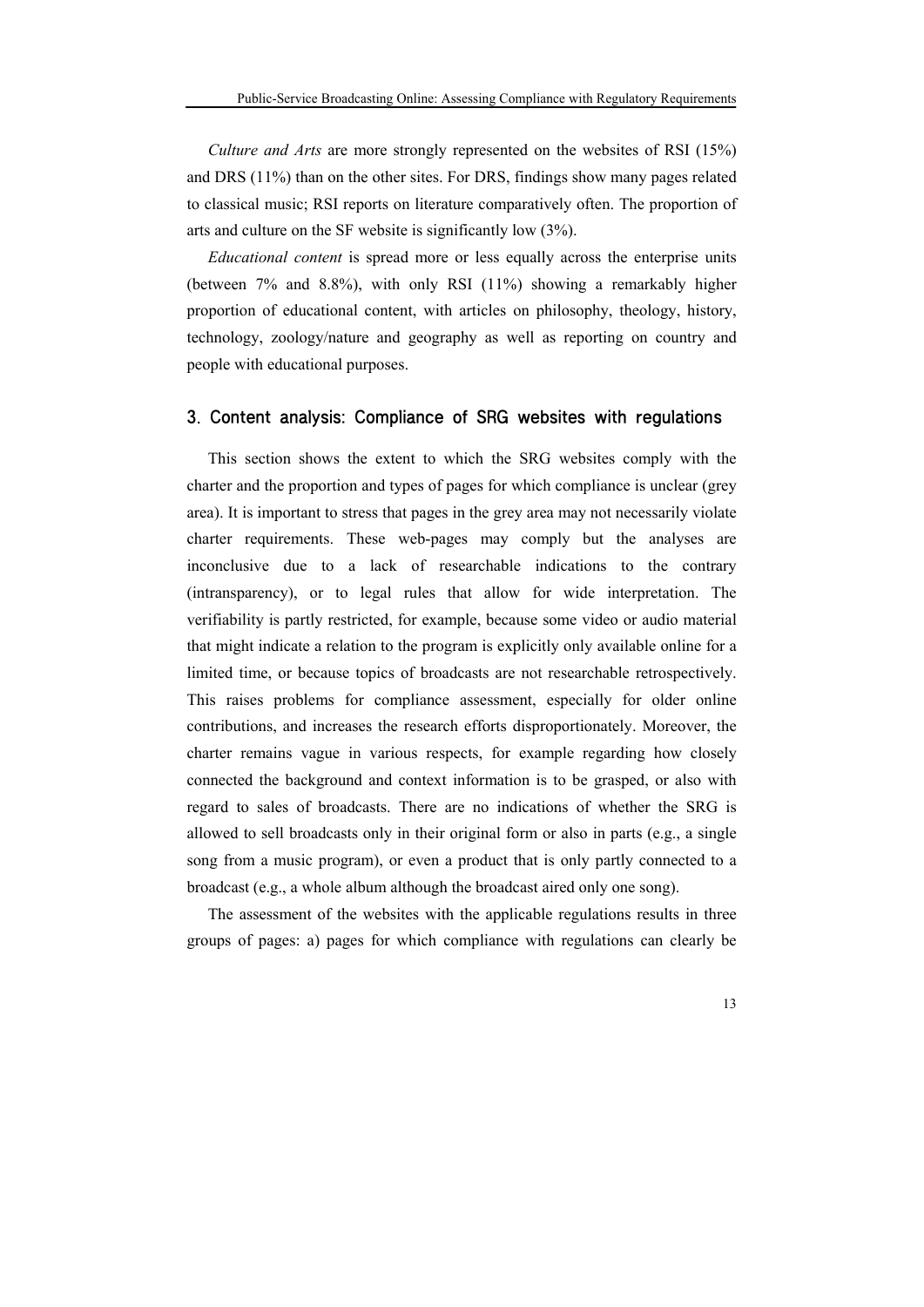*verified*; b) pages for which compliance with regulations can be *assumed*; and c) pages for which compliance with regulations remains *unclear.* Table 4 provides an overview of the extent of compliance across the SRG websites and for the five enterprise units separately.

| Compliance not assessed<br>(overview pages) | 26.5    | 18.3       | 21.8    | 13.0       | 13.3       | 18.6     |
|---------------------------------------------|---------|------------|---------|------------|------------|----------|
| Compliance unclear<br>(grey area)           | 14.5    | 3.5        | 15.3    | 5.8        | 7.3        | 9.3      |
| Compliance assumed                          | 7.5     | 5.3        | 5.0     | 6.0        | 1.5        | 5.1      |
| Compliance verified                         | 51.5    | 73.0       | 58.0    | 75.3       | 78.0       | 67.2     |
| Enterprise unit                             | SF      | <b>DRS</b> | TSR     | <b>RSR</b> | <b>RSI</b> | Total    |
| N                                           | $n=400$ | $n=400$    | $n=400$ | $n=400$    | $n=400$    | $n=2000$ |

<TABLE 4> Conformity of SRG websites according to enterprise units (in percent)

The SRG websites largely comply with the charter requirements. For more than two thirds of pages the compliance can clearly be *verified* (67.2%)*.* For an additional 5.1% of all pages compliance can be strongly assumed, because the contents deal with major news (political elections or referendums, major sports events, etc.). 18.6% of the online offer covers overview pages for navigation and orientation.<sup>12)</sup> In total more than  $90\%$  of the online content complies with the charter.

The grey area amounts to 9.3%, i.e. for almost one in ten pages compliance cannot be verified, and there are no indications to assume compliance.

Here again, a comparison shows differences between the enterprise units. The extent of the grey area is above average in the cases of TSR (15.3%) and SF (14.5%), and significantly low for DRS (3.5%).

<sup>12)</sup> Compliance is not checked for each item on overview pages separately as each item could be part of the sample. If the page displays "critical" content this is subsequently assessed in the qualitative analysis.

<sup>14</sup>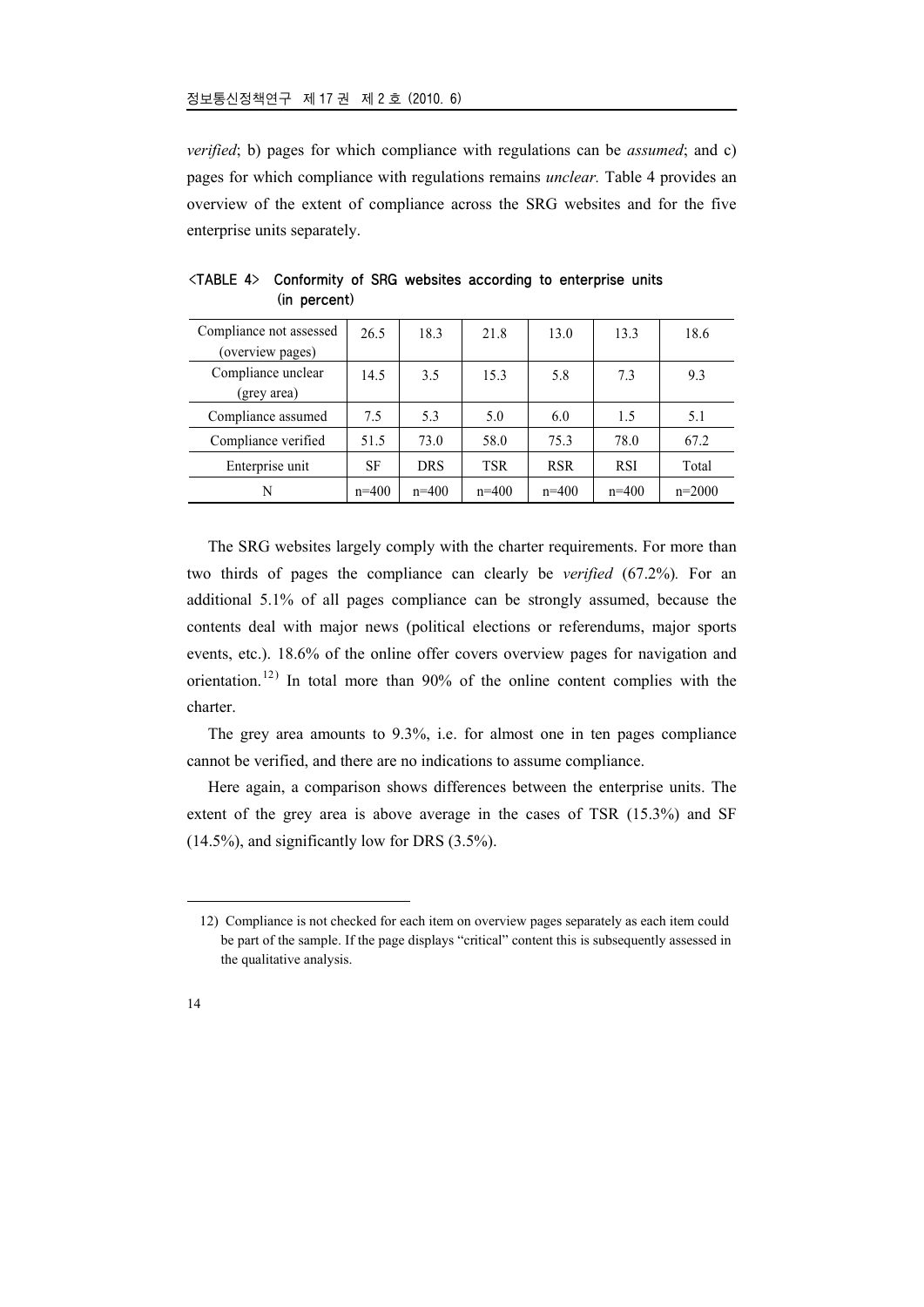# 4. Content analysis: Compliance of SRG websites according to formal categories

A major objective is to identify the kind of pages that form the grey area. What formal categories have a higher proportion of potentially problematic content? What kind of content is more prone to violations of regulations? Table 5 displays the grey area according to formal content categories.

| Compliance | 7.1           | 40.9          | 12.4           | 16.7         | 1.2         |
|------------|---------------|---------------|----------------|--------------|-------------|
| unclear    |               |               |                |              |             |
| Compliance | 7.1           | 15.8          | $\theta$       | $\mathbf{0}$ | $\theta$    |
| assumed    |               |               |                |              |             |
| Compliance | 85.9          | 43.3          | 87.6           | 83.3         | 98.8        |
| verified   |               |               |                |              |             |
|            |               | Editor-       |                |              | Self-       |
| Formal     | Editorial     | /User-        | Games/Audience | Sales/Shop   | promotion/  |
| categories | contributions | generated     | forums         |              | Company     |
|            |               | interactivity |                |              | information |
| N          | $n=978$       | $n=203$       | $n=105$        | $n=102$      | $n = 241$   |

<TABLE 5> Conformity of SRG websites according to formal categories (in percent)

The grey area is strongly pronounced in the case of interactive content. For more than 40% of user-generated and editor-generated interactivity (e.g. blogs, readers' comments) compliance with legal requirements remains unclear as there is no direct link between the online and broadcasting content. This indicates that the SRG uses interactivity as an independent content outlet instead of as means to deepen its traditional broadcasting services as stipulated by law.

Compared to interactivity, all other formal categories are less problematic. The extent of the grey area is 16.7% for online-shops, 12.4% for online games and userplatforms and 7.1% for editorial content. Self-promotion and company information show hardly any problems–only 1.2% of pages are inconsistent with regulations.

The comparison between the five websites exhibits several differences and points to specific problem zones (see table 6).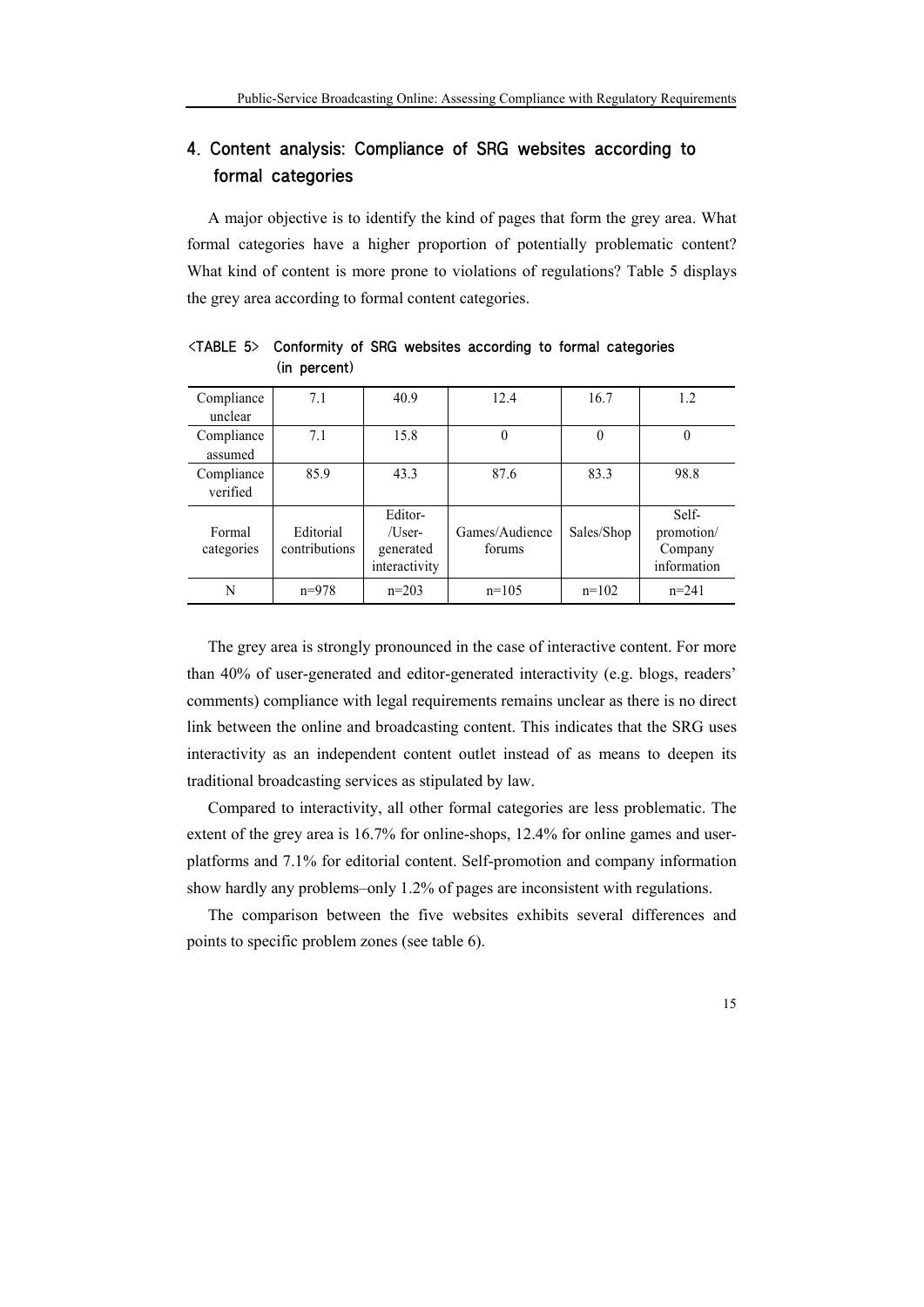| Advertising/Self-<br>promotion & Company | 0.5     | 1.8        | 2.0        | 0.8        | $\theta$   | 1.0      |
|------------------------------------------|---------|------------|------------|------------|------------|----------|
| information                              |         |            |            |            |            |          |
| Games/Audience                           | 2.3     | 1.0        | $\theta$   | $\theta$   | $\theta$   | 0.7      |
| forums                                   |         |            |            |            |            |          |
| Editor-/User-generated<br>interactivity  | 8.8     | 0.5        | 8.5        | 3.0        | $\theta$   | 4.2      |
| Editorial contributions                  | 3.0     | 0.3        | 4.8        | 2.0        | 73         | 3.5      |
| Enterprise unit                          | SF      | <b>DRS</b> | <b>TSR</b> | <b>RSR</b> | <b>RSI</b> | Total    |
| N                                        | $n=400$ | $n=400$    | $n=400$    | $n=400$    | $n=400$    | $n=2000$ |

<TABLE 6> Extent of grey area according to enterprise units and formal categories (in percent)

There is no common pattern in the grey area across the SRG enterprise units, and each website has its particular problem areas, resulting in part from the varying formal structures of the websites.

There are unclear cases of *editorial content* on all SRG websites but to differing extent. These are more comprehensive on the website of RSI (7.3%) than in other units. DRS in particular has only a small amount of editorial content where compliance is unclear (0.3%). A qualitative analysis of unclear pages shows that they are prominently placed in the main categories of the websites (e.g., information rubric, sports rubric). Moreover, a remarkable number of unclear cases originate from online offers related to movies (e.g. movie reviews). The remaining cases are spread over various categories such as columns, advisory services and picture galleries.

*Interactivity* forms the dominant problem area for SF (8.8%) and TSR (8.5%) and to a lesser extent for RSR (3%). In contrast, the interactive content of DRS  $(0.5\%)$  and RSI  $(0\%)$  do not pose significant problems. A qualitative review indicates that various *editor's blogs* of SF, TSR and RSR cause problems with regard to compliance. Editors often use their personal blogs to provide background information about their professional working practice and to report on private events and personal impressions, which are not always related to the traditional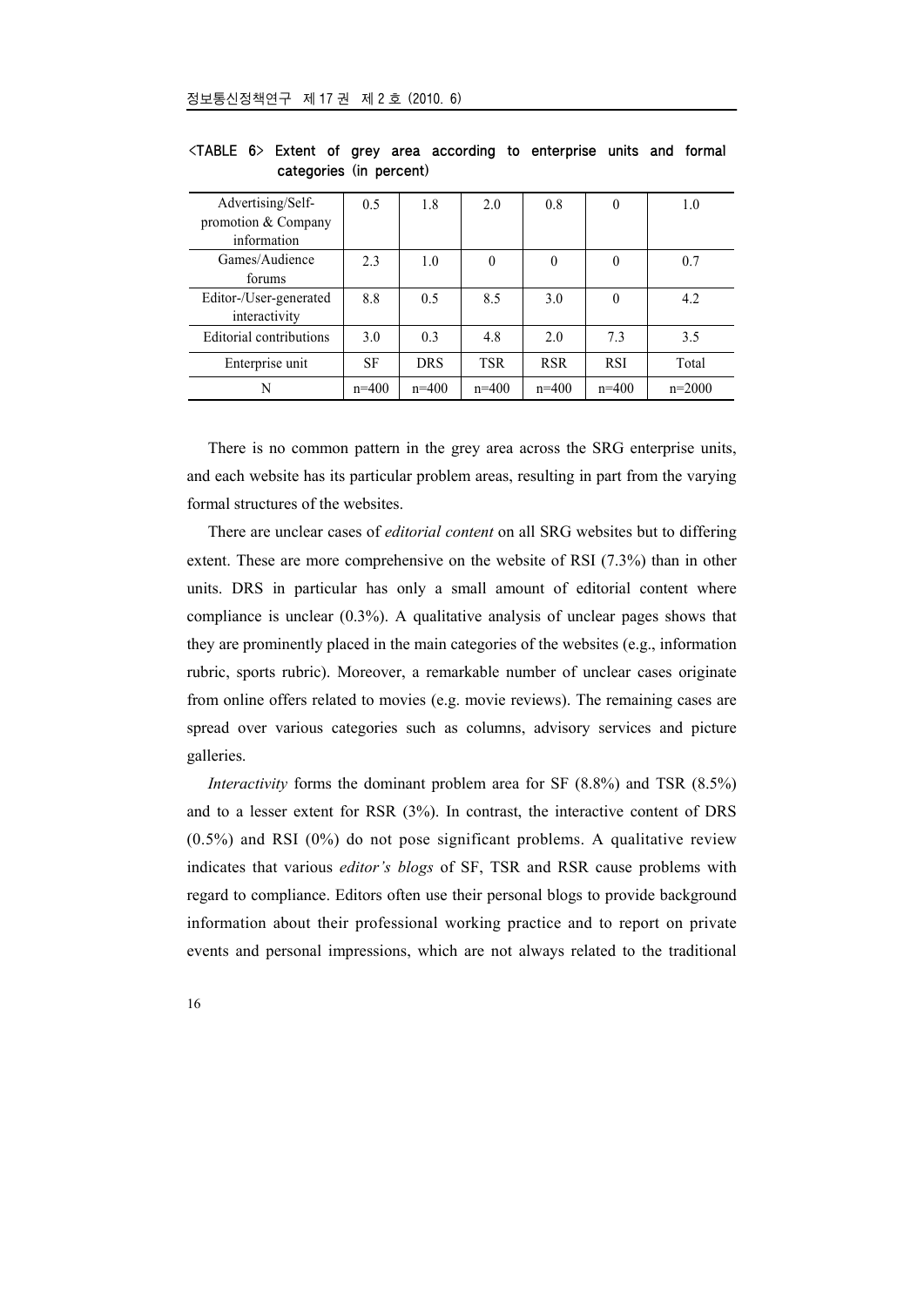broadcasting content. Moreover, selected *user-platforms* 13) for music and video uploads on TSR and SF are identified as major problem sources as they hardly relate to broadcast programs. Finally, the interactive services also comprise *online games, quizzes* and *polls* for entertainment as well as *online forums* for user debates, which mostly relate to broadcasts.

Finally, but to a lower overall extent, *advertising* is a problematic area across all SRG websites apart from RSI. The grey area is predominately concentrated on the websites of TSR (1.8%) and DRS (2%), where the analysis locates three quarters of all inconclusive advertising content (mostly products for sale in the online-shops). The online stores offer DVDs, books, games and music CDs. The sale of such articles is allowed under certain conditions (e.g. merchandising products for audience bonding, broadcast of programs) and most products comply. Apart from the online-shops there are only a few individual cases of problematic forms of advertising, e.g. event-calendars with interlinked ticket-sales functions (DRS, RSR).

### 5. Link analysis

1

The link analysis is to assess RQ3, namely whether the websites contain links that are not journalistically but commercially motivated, which is prohibited by law. For this the 500 most referred-to external web-domains (100 per enterprise unit) are categorized according to their functionality, the intensity of linking and their potential for commercialization. For the latter the external URLs are classified into five functionally different categories. The first two categories (e.g. links to e-shops and to ad-serving technology providers) have a high potential for commercialization in the Internet economy.

<sup>13)</sup> *TSR*: moncinema; *SF:* Musicnight myStage

<sup>17</sup>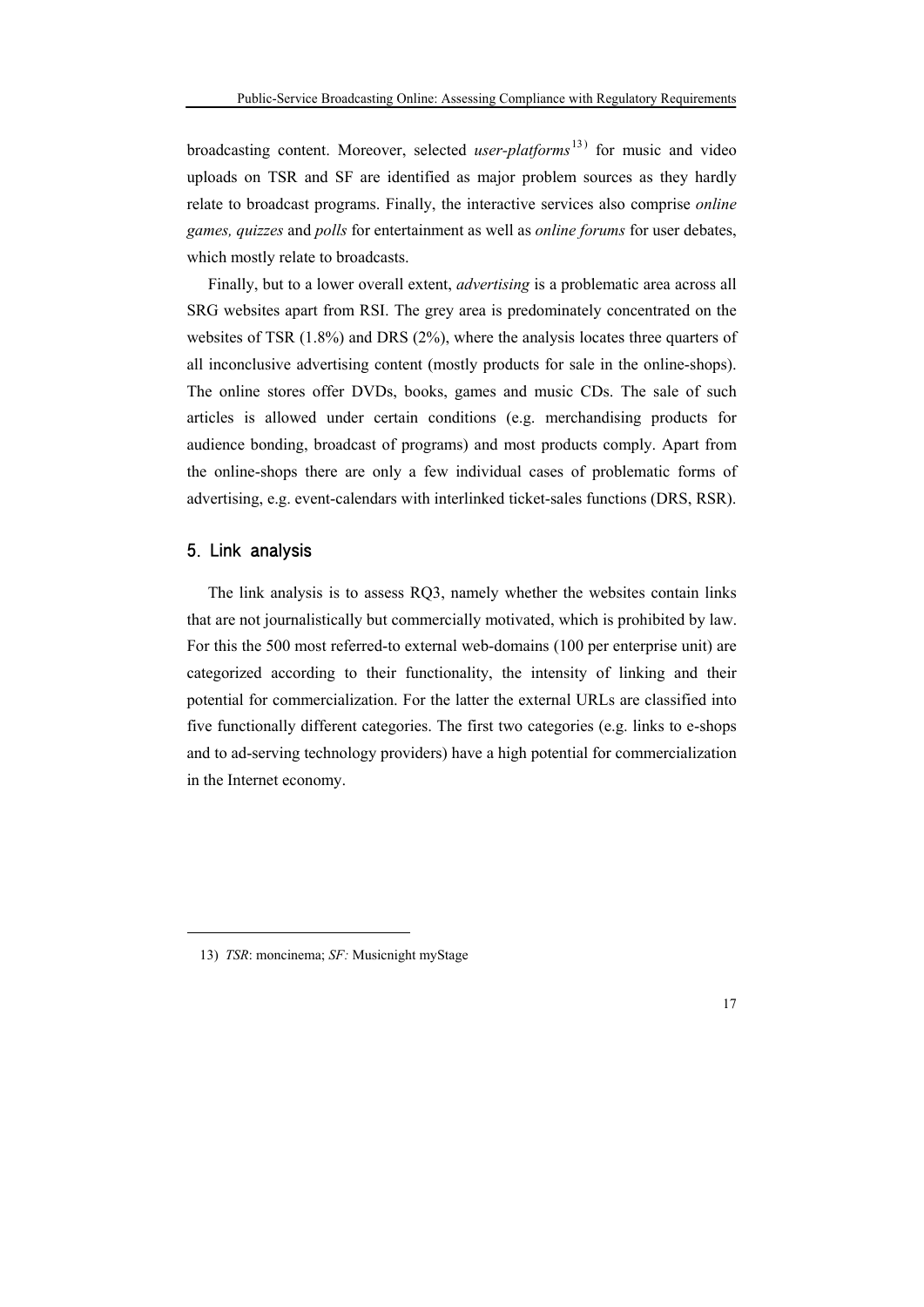#### 1) Links to e-shops

There are twenty-four domains of different e-shops in the sample frame.<sup>14)</sup> Three of them contain affiliate IDs, which indicate an affiliate marketing relationship between two websites–an Internet business practice where a retailer rewards website owners for every customer they bring who is identified through the affiliate ID. They are found in the links between SF and Exlibris.ch (popular Swiss e-shop for music, DVDs etc.), RSR and iTunes Music Store, as well as RSR and Cede.ch (popular Swiss music e-shop). Exlibris.ch also receives a substantial number of links from DRS, however, by a form of technological integration that should be distinguished from the affiliate programs. DRS does not direct its users to the Exlibris.ch website, but has Exlibris.ch run the shop under a DRS-owned domain (radiokiosk.ch). The immense intensity of electronic linking derives from albumcover images and soundbites integrated via http://request from Exlibris.ch's website. A range of other e-shops selling event tickets, books, DVDs and other merchandise are also found in the sample frame.

### 2) Links to ad-serving technology providers

The SRG charter prohibits most advertising. The sample frame does not contain any links with ad-serving technology providers apart from pages of *SF-Wissen*, where online advertising is allowed.<sup>15)</sup> *SF-Wissen* contains a number of links to Adition.com, a service provider that hosts and places online advertising.

The remaining domains that are neither e-shops nor ad-service providers are classified into three functionally different categories: links to content sites of third parties, to technology suppliers with no content, and to suppliers of technically integrated content. Compared to links to e-shops and to ad providers, these three categories have a less explicit potential for commercialization. For this reason other indicators allowing conclusions regarding commercialization are presented.

<sup>14)</sup> The analysis was in part extended to the whole sample frame.

<sup>15)</sup> See footnote 2.

<sup>18</sup>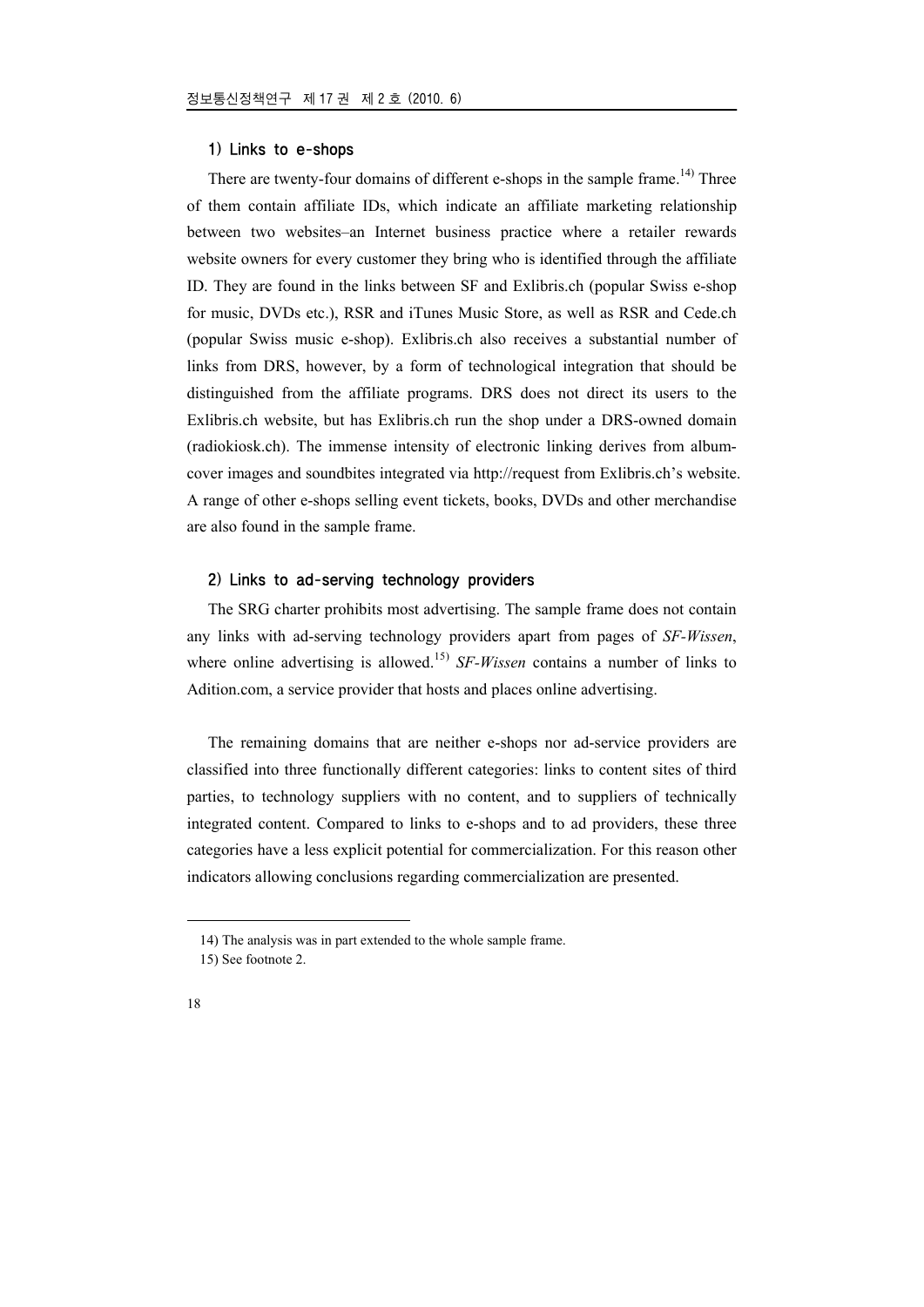### 3) Links to content sites of third parties

This category consists of sites users are taken to when clicking a link. The evaluation of the potential for commercialization is difficult here, because there are no explicit indicators other than the intensity of linking. Therefore qualitative case analyses are conducted to identify formalized partnerships. The most-linked-to domains generally include official partners, broadcasting partners and co-producing partners. Furthermore, there is a substantial intensity of linking from SRG websites to activities not covered by the charter. These activities have to be notified in advance if they impair the position and activities of other Swiss media companies.

### 4) Links to technology suppliers with no content

Links not only take users away to third-party content sites, they also embed third-party technologies in the SRG's websites. Technology service-providers are among the domains with the highest intensity of linking in the sample frame. These links exhibit a varying potential for commercialization. They refer to branded technology, such as plug-ins and media players (Adobe Flash Player, Real Player), external distribution channels for SRG's own content (Twitter.com, Youtube.com, Photobucket.com, Facebook.com), content-management systems (Wordpress.org, Drupal.org, Plone.org, Blogspot.com) and design templates that link to designers' web-pages. Branded technology extends the functionality of a website and is usually free of charge for website owners. The trade-off is the placement of the supplier's brand, logo, and links. This slightly raises the potential for commercialization as compared to white-label (non-branded) technologies, which are also contained in the sample.

### 5) Links to suppliers of technically integrated content

This category contains links to suppliers who provide content and dedicated distribution technology to embed in the SRG's websites. The domains can be classified into *customized* and *standardized* solutions. SF uses customized solutions where picture galleries from Tillate.com (nightlife portal), stock-exchange data from Swissquote.ch (online trading service), and personality tests from Alpha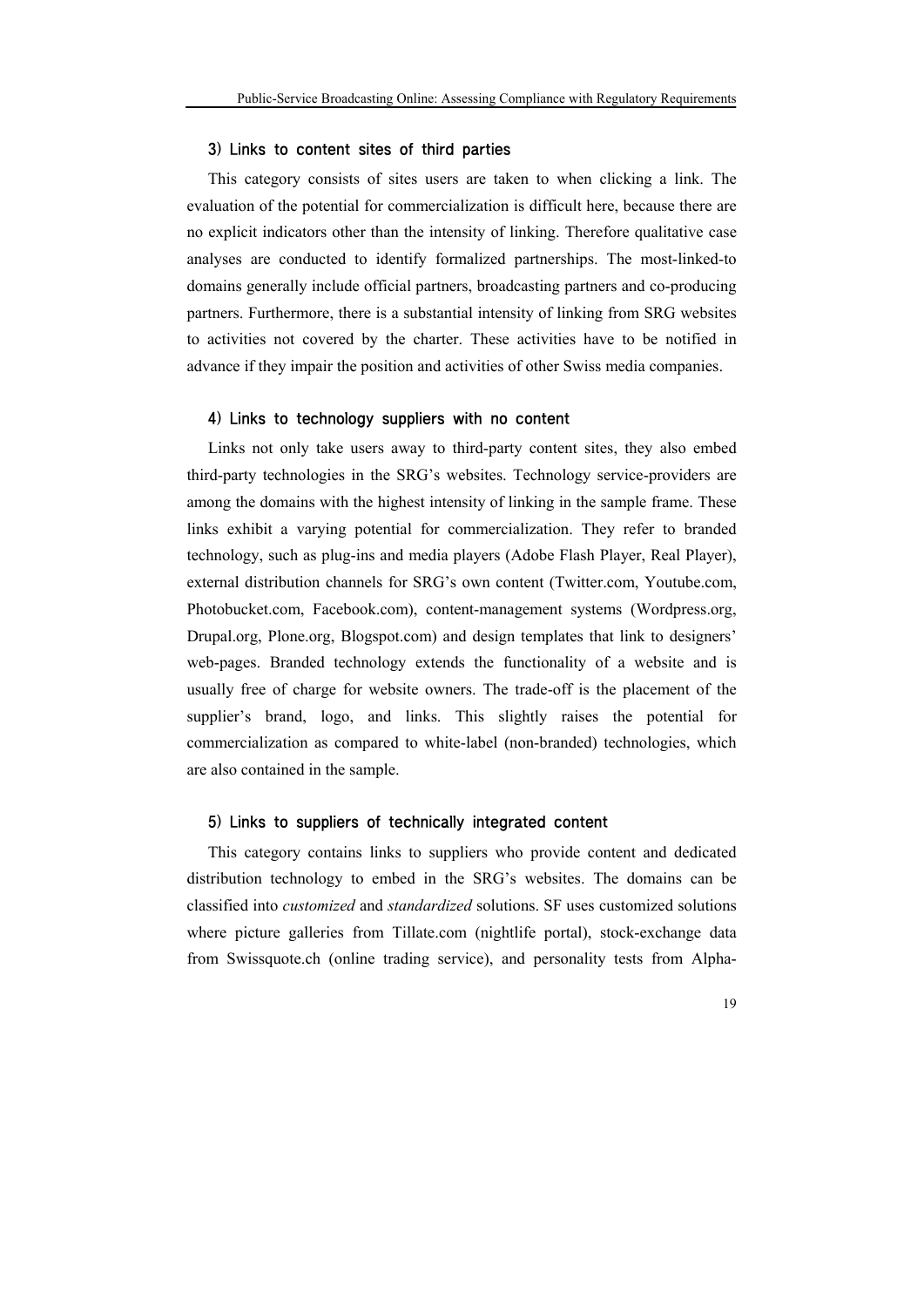Test.de are embedded using SF's look and feel. Furthermore, all SRG enterprise units make extensive use of standardized embeddable content such as videos (via Youtube.com, Brightcove.com), maps (Google Maps) or pictures (Flickr.com).

To sum up, a definite assessment of whether links are purely commercially motivated is difficult without insights into contracts and because the Internet has special economic characteristics that complicate the assessment of whether the exchange involves benefits of monetary value. The assessment of links in this study therefore focuses on the structure and intensity of linking and the potential for commercialization of links with indicators such as affiliate IDs, customized technical solutions, formalized partnerships and ad serving technologies. One of the characteristics of the Internet economy is the need for links and integration of thirdparty services. Third parties often offer their services as branded technology or branded content (i.e. plug-ins, media players, distribution channels, contentmanagement systems, design templates or embeddable content). The use of such services is usually free of charge for website owners but the suppliers demand that their logo, brand or link appears on the website. When assessing the potential for commercialization of such links one has to take into account that without such nonmonetary countertrade–that, however, often involves benefits of monetary value that in a strict sense are prohibited by the charter–a state-of-the-art webpage would often not be possible.

# Ⅳ. CONCLUSIONS

The central question of this paper is whether the SRG websites comply with the provisions of the SRG charter, whether the websites supplement and deepen the traditional program. This question was specified accordingly: (1) do the websites directly relate to broadcasts; (2) is there a grey area with uncertainties regarding compliance; and (3) are there links that are solely commercially motivated, i.e. does the SRG receive money or benefits of monetary value for linking?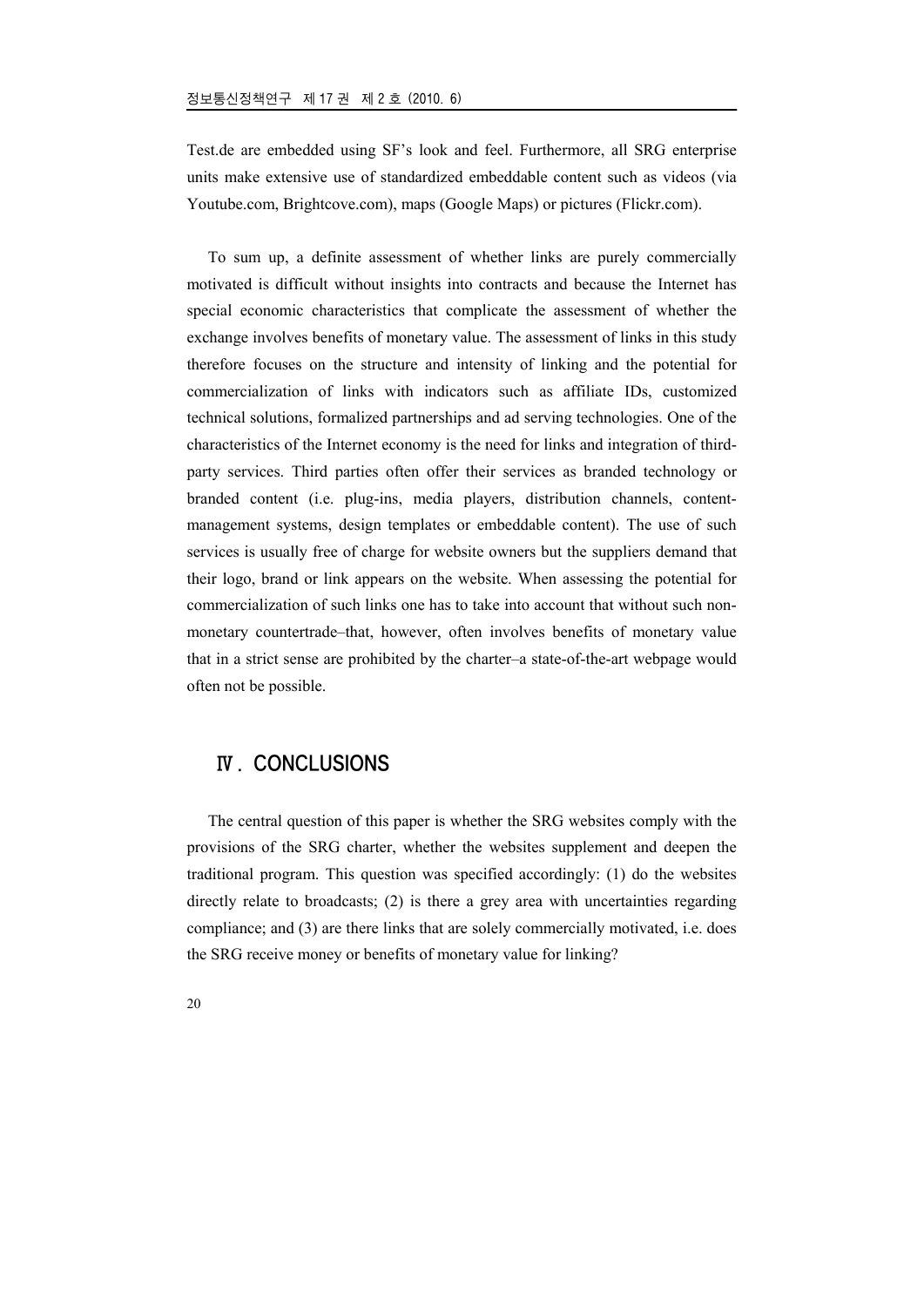A preceding question here is whether such an assessment is accomplishable by external expertise, as there are no approved approaches for assessing compliance with regulatory requirements of websites of public-service broadcasters. The twotiered approach developed here is a novel way of assessing the SRG's websites and linking practice using a combination of content and link analyses, the data for which were directly collected by Web-crawling processes. This study is the first to systematically assess compliance of a European PSB's online offer with regulations on a large scale. The developed analytical approach–coupled with computerassisted Web-crawling–contributes to methodologically furthering online research in the fields of data collection, online content and link analyses. It further provides innovative and instructive findings on questions of ex post controllability and regulatory implications. With the enactment of law regulatory challenges do not end and the question of how to control compliance with regulations moves center stage together with the role and strategies of regulators (Latzer et al. 2010a; 2010b). This question will become increasingly relevant with regard to online activities of PSB's, in particular for European Union member states where the recently revised European Broadcasting Communication<sup>16)</sup> requires from now on a prior evaluation of new online services with consideration of public value and market impact at the national level (Latzer & Just, 2010).

The results of this study show that the SRG largely complies with regulations but also that compliance remains unclear for one in ten web-pages and that linking generates non-monetary value. Although no common pattern of grey area across the SRG enterprise units is discernible, internet-typical activities (e.g. interactive content, links to technology suppliers) appear problematic.

The content analysis allows a fine identification of the formal and content structures of the websites, assessment of the compliance of the pages with regulations and captures a grey area where compliance remains unclear. The limits to final verification result from legal rules that allow for wide interpretation (e.g., is

1

<sup>16)</sup> The Broadcasting Communication clarifies the application of state aid rules to public broadcasting. The revision of this Communication entered into force in October 2009.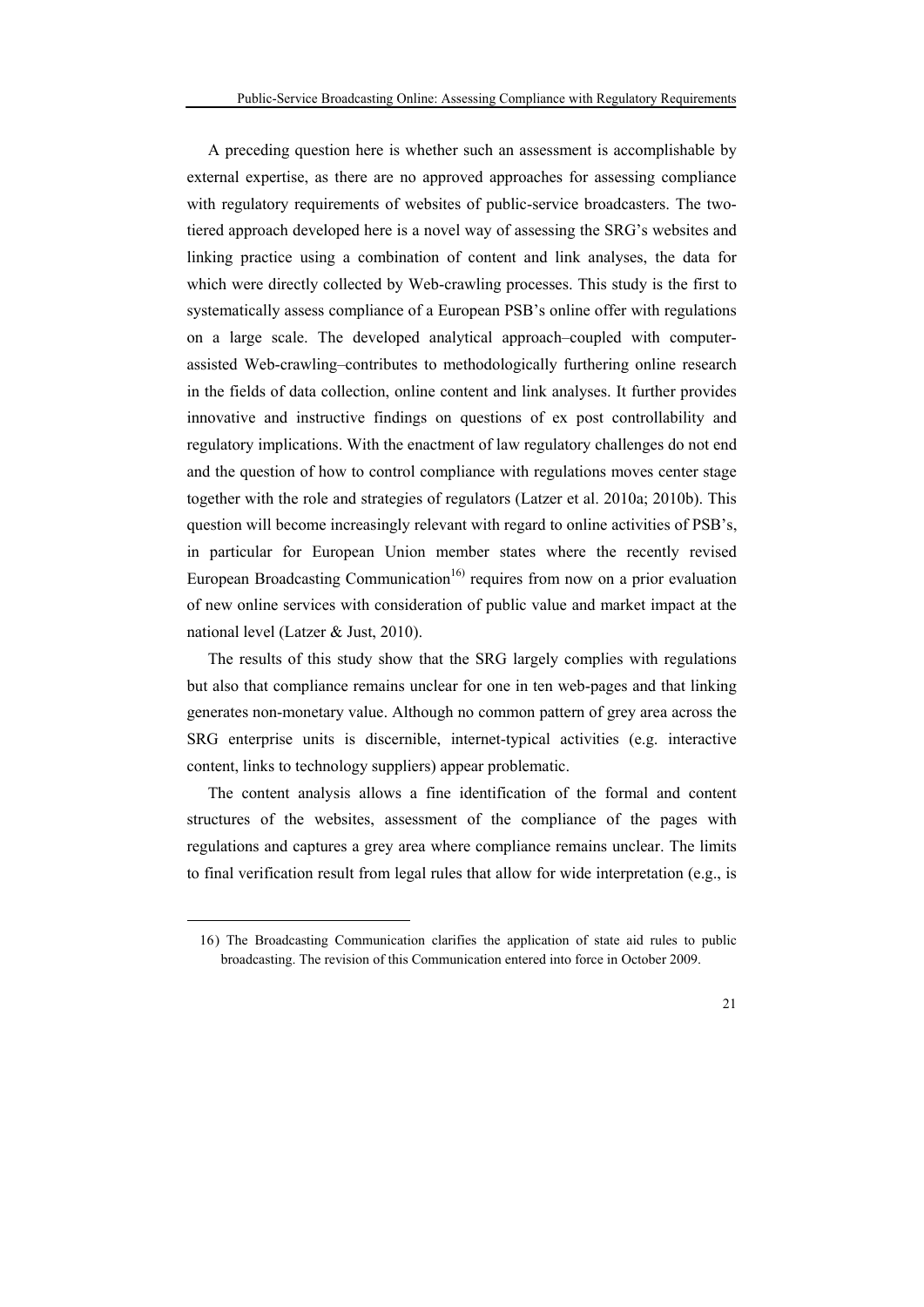the SRG allowed to re-bundle broadcasts in any way it likes and thus sell broadcast in different versions then originally aired?) and from varying intransparencies on the web-pages (e.g., regarding the extent to which the content relates to specific broadcasts and programs).

The link analysis makes it possible to assess the functionality, the structure and intensity of linking and the potential for commercialization of links. The limits are mostly in the assessment of non-monetary exchange, essentially to determine whether this exchange amounts to benefits of monetary value as stated by the charter. Here one has to consider the need for linking and integration of third-party services in the Internet economy and that a state-of-the-art website is often impracticable without such countertrade.

Finally, the results raise questions of regulatory implications, e.g. whether there is the need for rules clarification or regulatory intervention given the extent of grey area. Clarifications may be appropriate regarding the questions of whether nonmonetary benefits resulting from linking amount to benefits of monetary value, or whether user platforms and editorial blogs that hardly relate to programs are permissible. As for regulatory reactions, various strategies remain: from a passive approach of awaiting complaints and then reacting case by case, to soft pressures to increase awareness and maybe stimulate self-regulation on the part of the SRG, to active implementation of additional regulations like transparency rules that disclose relation to broadcasts.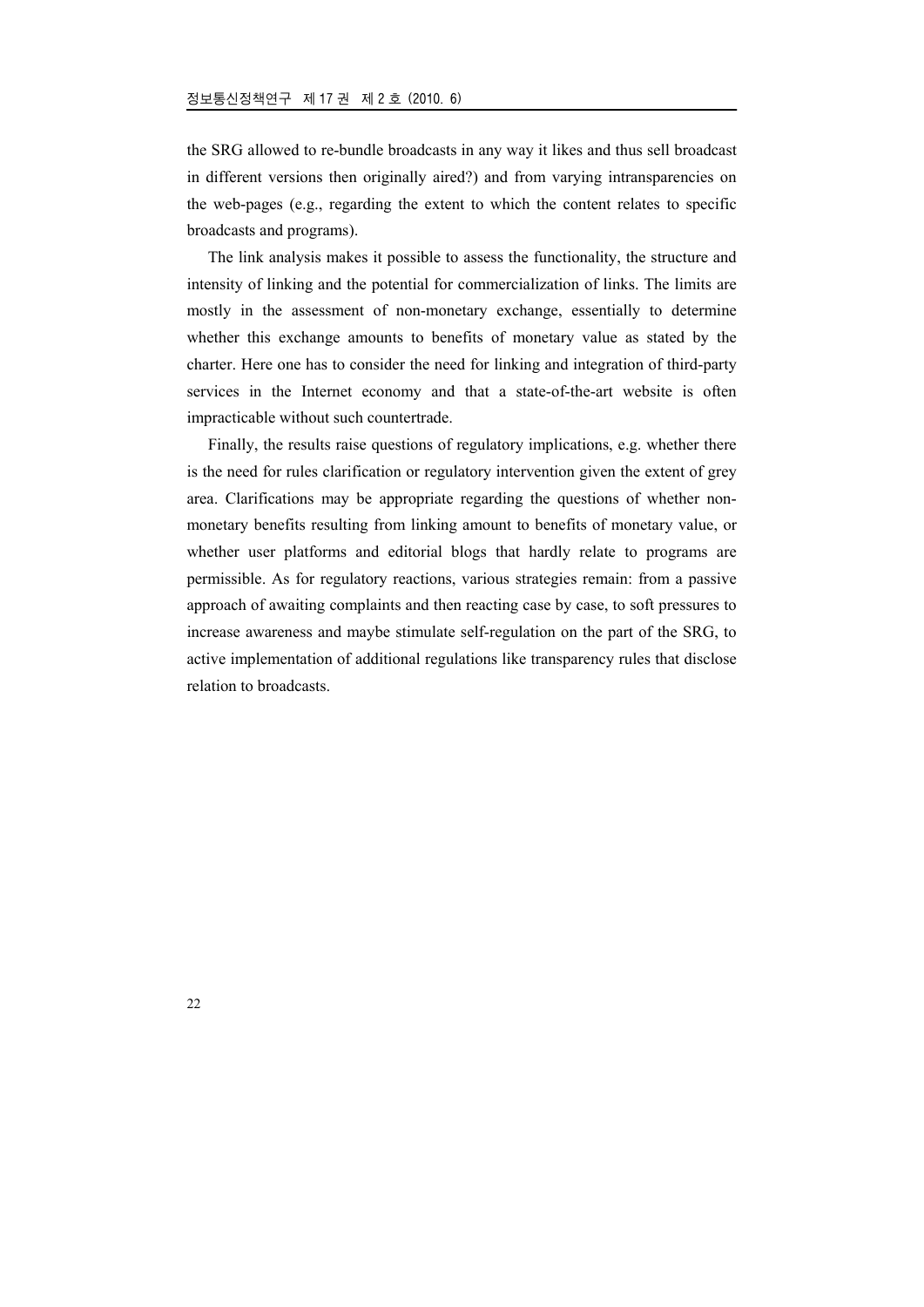# **REFERENCES**

- Anderson, C. (2009). *Free: The Future of a Radical Price*. New York, NY: Random House.
- Davenport, T. H., & Beck, J. C. (2001). *The Attention Economy: Understanding the New Currency of Business*. Boston, MA/New York, NY: Harvard Business School Press.
- Donders, K., & Pauwels, C. (2008). Does EU Policy Challenge the Digital Future of Public Service Broadcasting? *Convergence: The International Journal of Research into New Media Technologies*, *14(3)*, 295-311.
- Escher, T., Margetts, H., Petricek, V., & I. Cox (2006). Governing from the Centre? Comparing the Nodality of Digital Governments. Paper prepared for the 2006 Annual Meeting of the American Political Science Association, August 31- September 4, Philadelphia, PA, 2006, Retrieved June 16, 2010, http://www.allacademic.com/meta/p\_mla\_apa\_research\_citation/1/5/2/5/8/p152580 \_index.html.
- Hindman, M. (2009). *The Myth of Digital Democracy*. Princeton, NJ: Princeton University Press.
- Humphreys, P. (2008). Digital Convergence, European Competition Policy, and the Future of Public Service Broadcasting: The UK and German Cases. Paper presented at the 58th Annual Conference of the International Communication Association, 22-26 May, Montreal, Canada.
- Jackson, M. H. (1997). Assessing the Structure of Communication on the World Wide Web. *Journal of Computer-Mediated Communication*, *3(1)*, electronic edition, Retrieved June 16, 2010,

http://www3.interscience.wiley.com/cgi-bin/fulltext/120837720/HTMLSTART.

- Jarvis, J. (2009). *What Would Google Do?* New York, NY: HarperCollins.
- Just, N., & Latzer, M. (2010). Medienpolitik durch Europäische Wettbewerbspolitik: Druck auf öffentlichen Rundfunk durch Beihilfenpolitik – Public Value Konzepte als Lösungsansatz. In H. Gundlach (Ed.), *Public Value in der Digital- und Internetökonomie* (forthcoming). Cologne: Herbert von Halem-Verlag.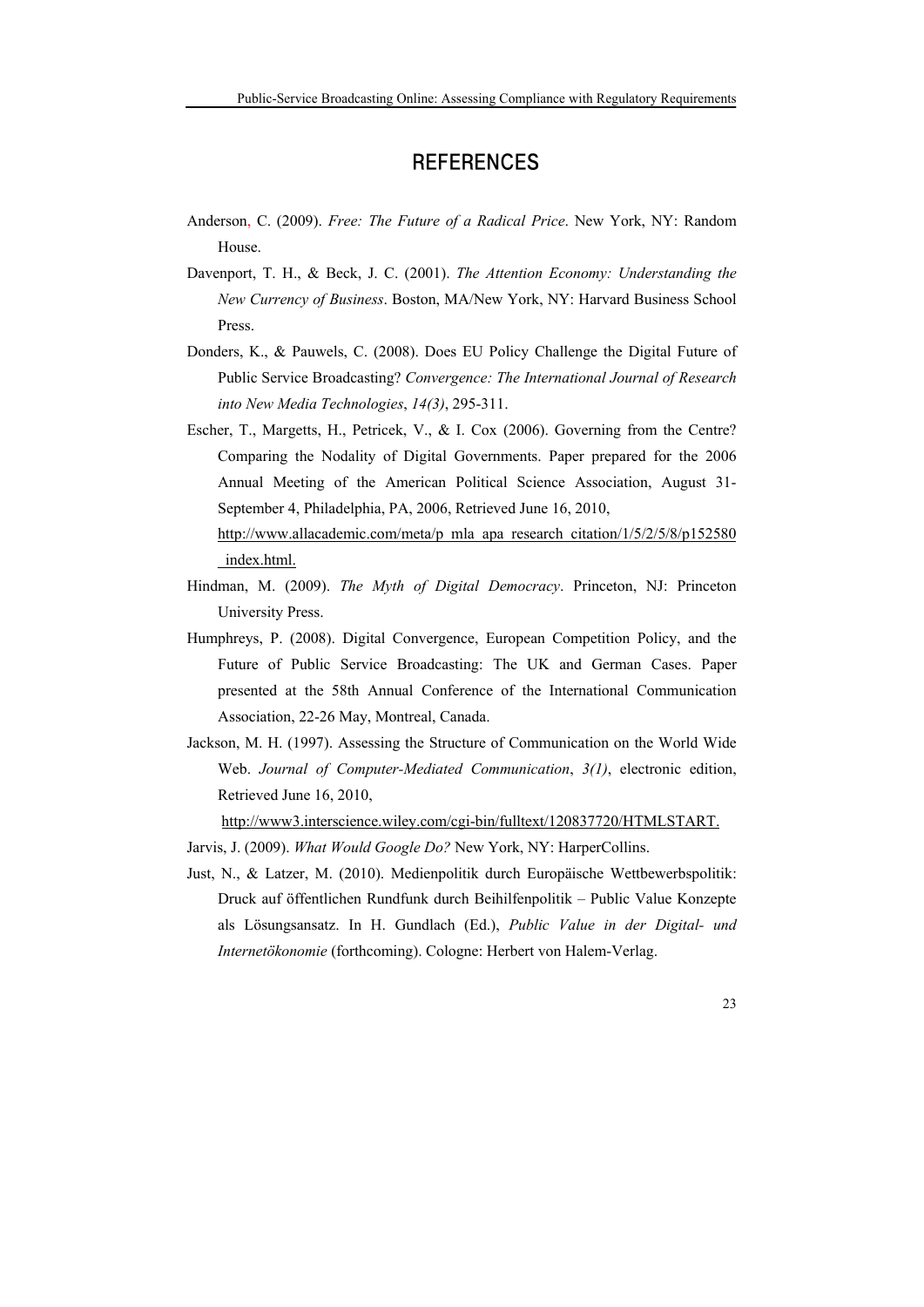- Kim, S. T., & Weaver, D. (2002). Communication research about the internet: a thematic meta-analysis. *New Media & Society*, *4(4)*, 518–538.
- Latzer, M., Braendle, A., Just, N. & Saurwein, F. (2010a). SRG Online Beobachtung: Konzessionskonformität von Webseiten und elektronischen Verbindungen. *medialex*, *15(2),* 77.

\_\_\_\_\_\_\_\_\_\_\_\_\_\_\_\_\_\_\_\_\_\_\_\_\_\_\_\_\_\_\_\_\_\_\_\_\_\_\_\_. (2010b). *SRG Online Beobachtung: Konzessionskonformität von Webseiten und elektronischen Verbindungen.* Zürich: Rüegger.

- McMillan, S. J. (2000). The Microscope and the Moving Target: The Challenges of Applying Content Analysis to the World Wide Web. *Journalism and Mass Communication Quarterly, 77(1)*, 80-98.
- Page, L., Brin, S., Motwani, R., & T. Winograd (1998). The Pagerank Citation Ranking: Bringing order to the web. Technical Report. Stanford InfoLab. Retrieved June 16, 2010,

http://ilpubs.stanford.edu:8090/422/1/1999-66.pdf

Park, H. W., & Thelwall, M. (2003). Hyperlink Analyses of the World Wide Web: A Review. *Journal of Computer-Mediated Communication*, *8(4)*, electronic edition, Retrieved June 16, 2010,

http://jcmc.indiana.edu/vol8/issue4/park.html

- Schneider, S. M., & Foot, K. E. (2004). The web as an object of study. *New Media & Society*, *6(1)*, 114-122.
- Thelwall, M. (2002). Methodologies for crawler based Web surveys. *Internet Research: Electronic Networking Applications and Policy*, *12(2)*, 124-138.
- Varian, H. R., Farrell, J., & Shapiro, C. (2004). *The Economics of Information Technology: An Introduction*. Cambridge: Cambridge University Press.
- Wang, X. P. (2006). Exploring Sample Sizes For Content Analysis of Online News Sites. Submission to the Communication Theory & Methodology Division, AEJMC, Chicago, IL, Retrieved June 16, 2010, http://www.stpt.usf.edu/journalism/showcase/documents/wangSampleSizesPaper. pdf